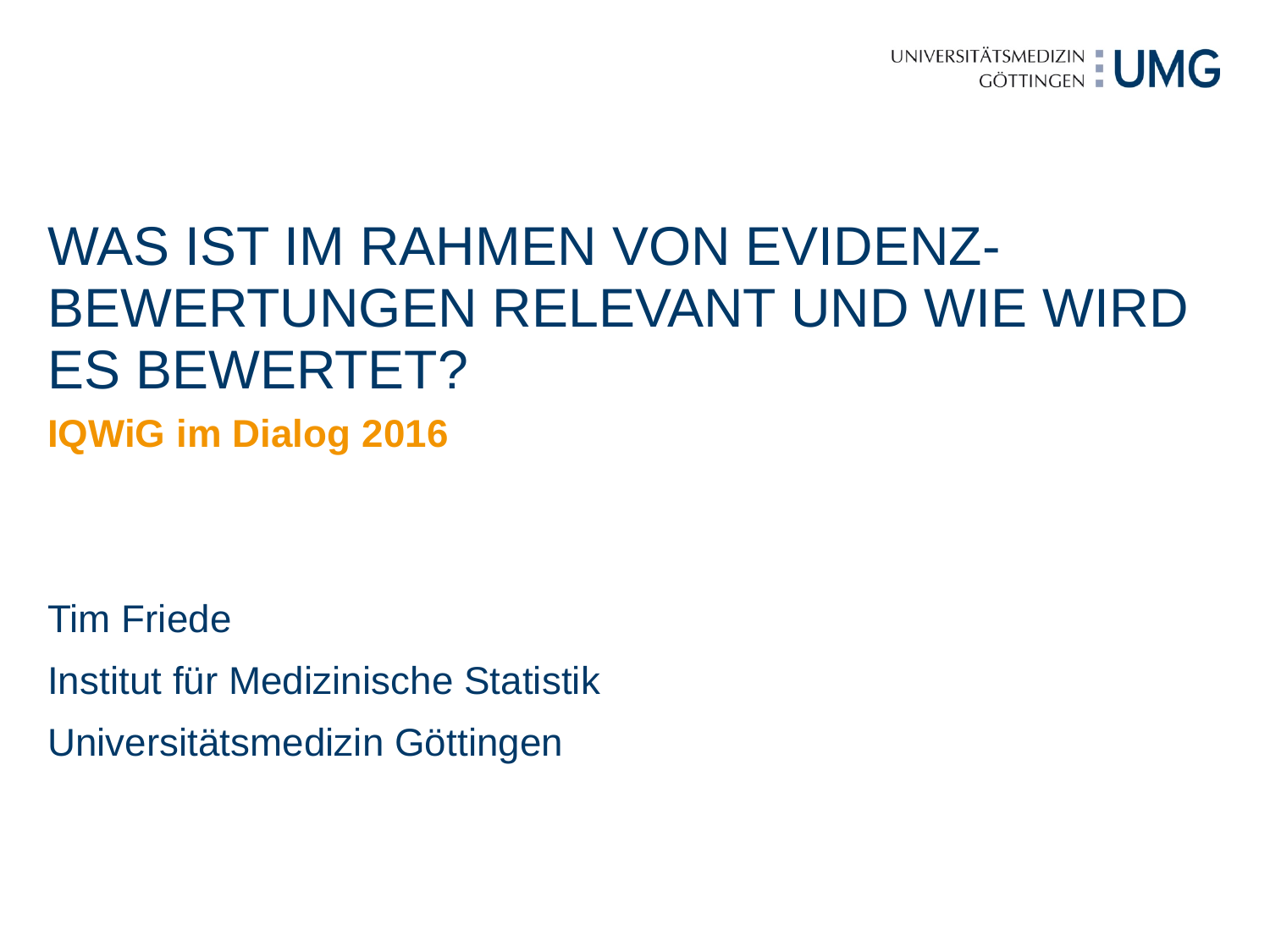

#### GENERATING EVIDENCE

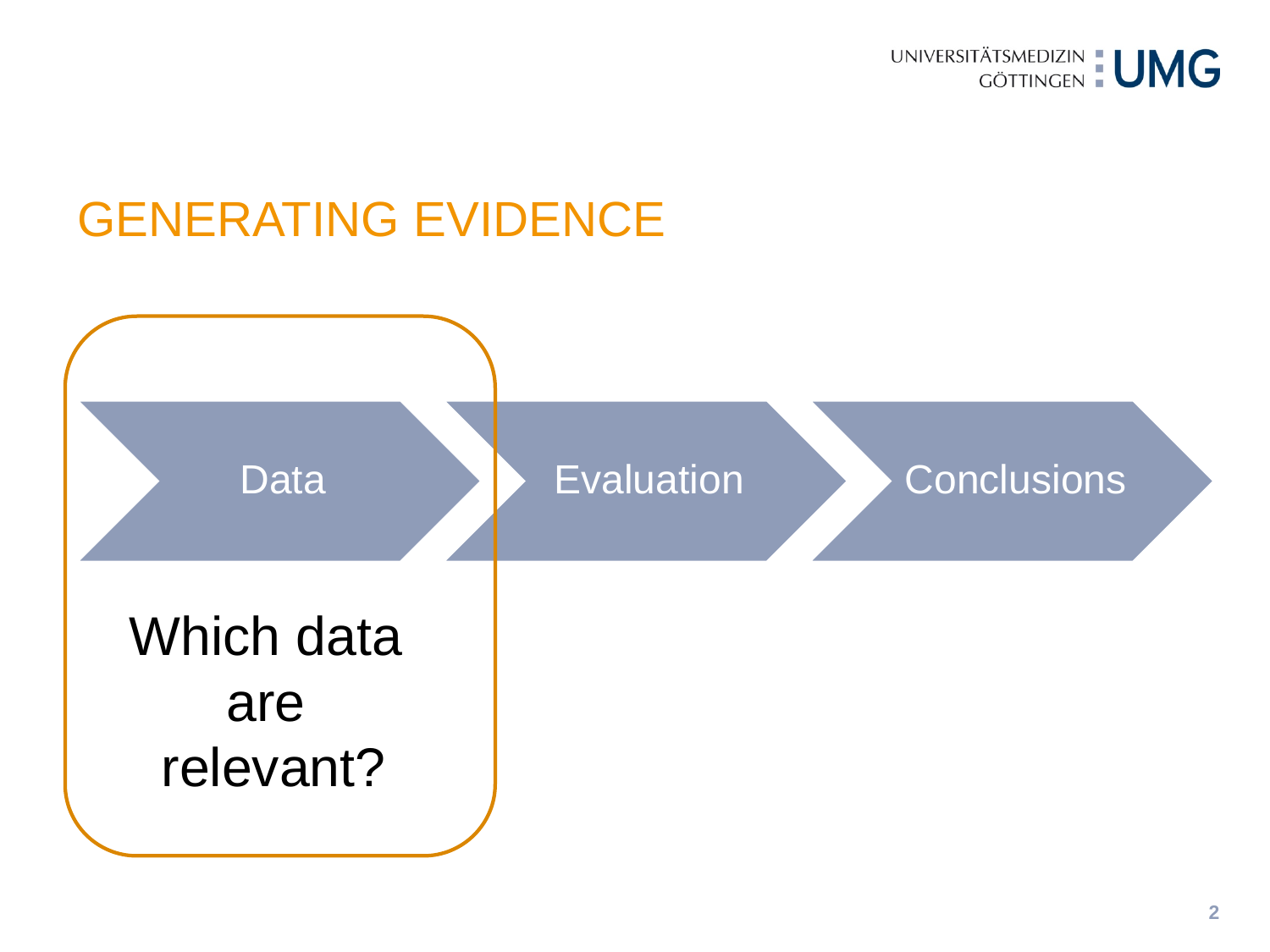

| <b>Patient, Population, or Problem</b> | How would I describe a group of patients<br>similar to mine? |
|----------------------------------------|--------------------------------------------------------------|
| Intervention, Prognostic Factor,       | Which main intervention, prognostic factor, or               |
| or Exposure                            | exposure am I considering?                                   |
| <b>Comparison or Intervention (if</b>  | What is the main alternative to compare with                 |
| appropriate)                           | the intervention?                                            |
| Outcome you would like to              | What can I hope to accomplish, measure,                      |
| measure or achieve                     | improve or affect?                                           |

http://hsl.mcmaster.libguides.com/content.php?pid=337527&sid=2763810

Study design: e.g. randomized controlled trial  $\triangleright$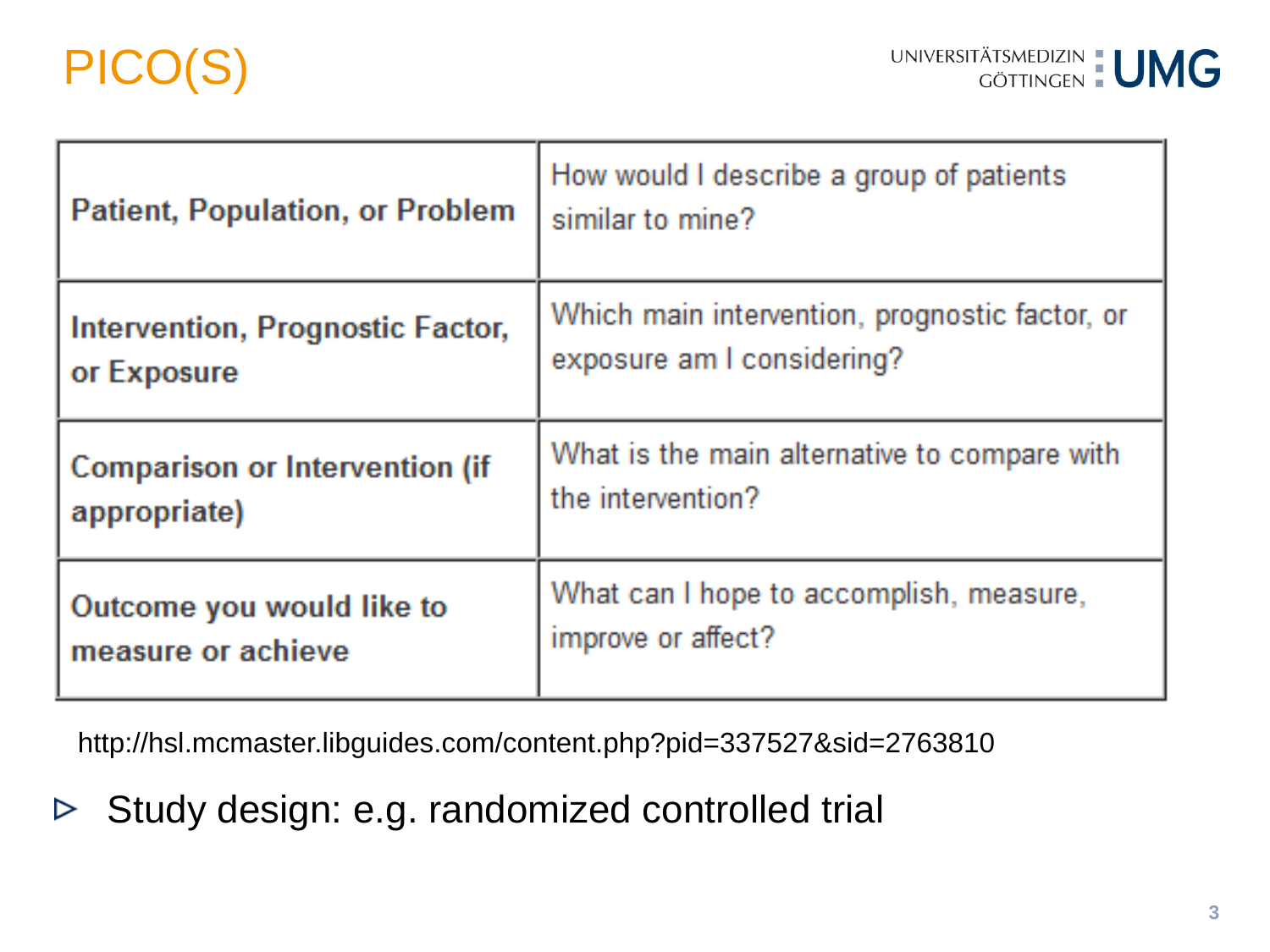

## **EXAMPLE**: RCT ELIGIBILITY CRITERIA BECOMING MORE COMPLEX OVER THE YEARS

Example: systematic review of randomized placebo-controlled  $\triangleright$ trials in relapsing multiple sclerosis (Steinvorth et al, 2013)

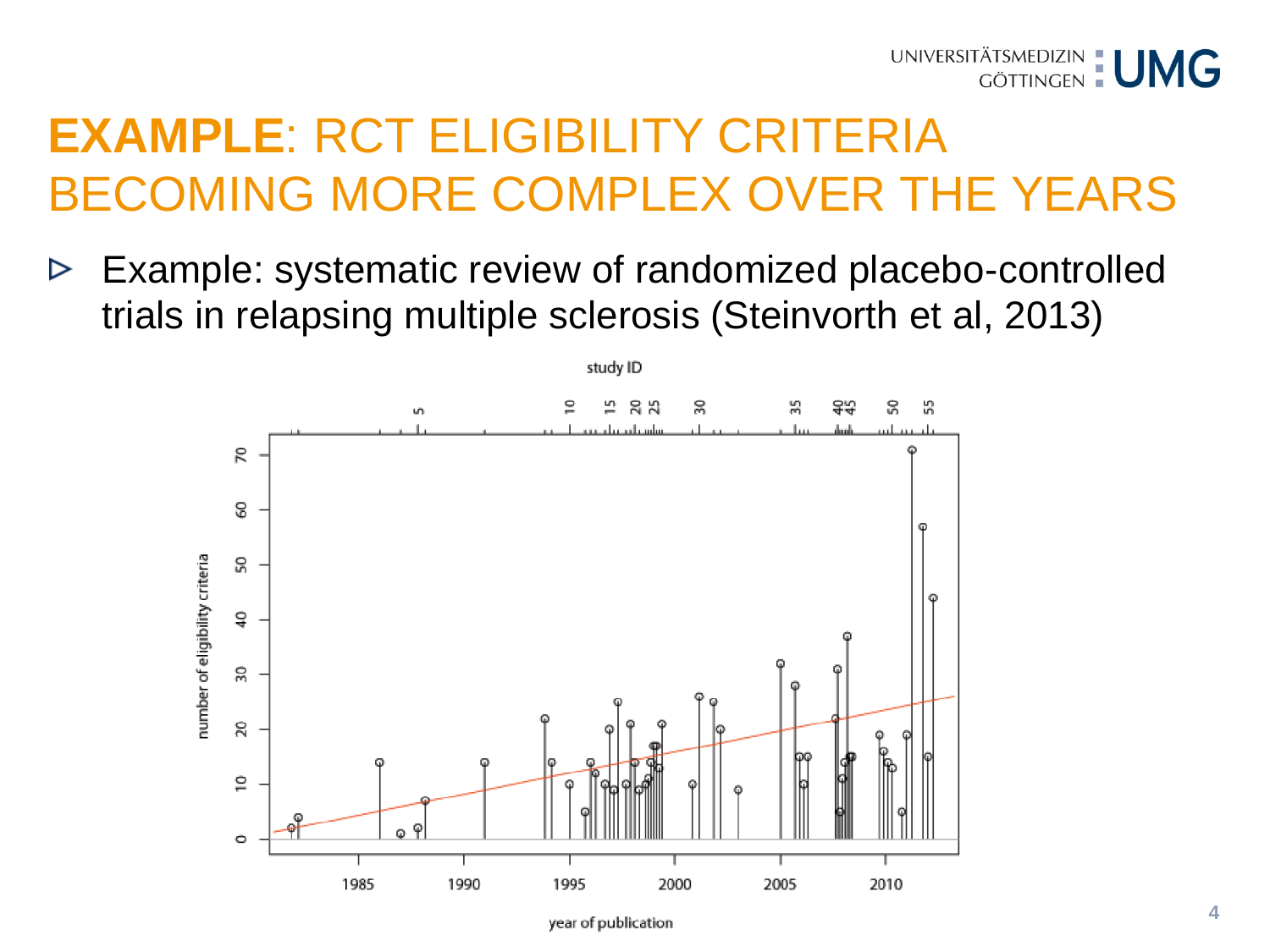

### TO INCLUDE OR NOT TO INCLUDE?

- $\triangleright$  PICOS
- Quality assessment  $\triangleright$
- **Context**  $\triangleright$

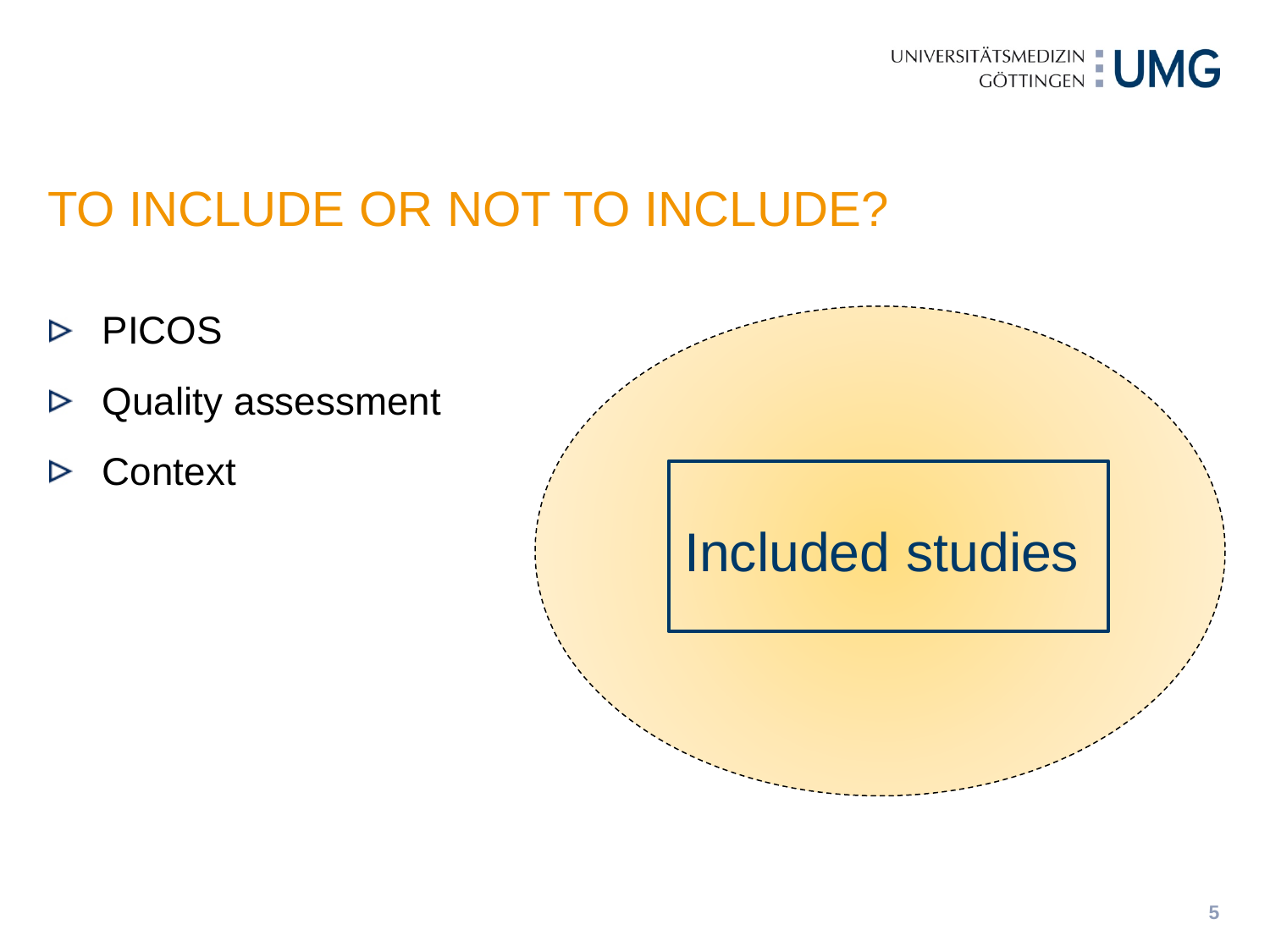

## GOOD REASONS FOR RANDOMIZED CONTROLLED TRIALS

- **Randomised controlled trial:** The gold standard design to  $\triangleright$ evaluate interventions
- **Contemporary controls** (not historical ones)  $\triangleright$

#### **Randomisation**  $\triangleright$

- $\triangleright$  Purpose: Avoid bias due to differences in demographic and clinical characteristics
- $\triangleright$  Principle: known chance to receive each treatment, but not predictable!

#### **Treatment blinding**

 $\triangleright$  Purpose: avoid bias due to differences in treatment or outcome assessment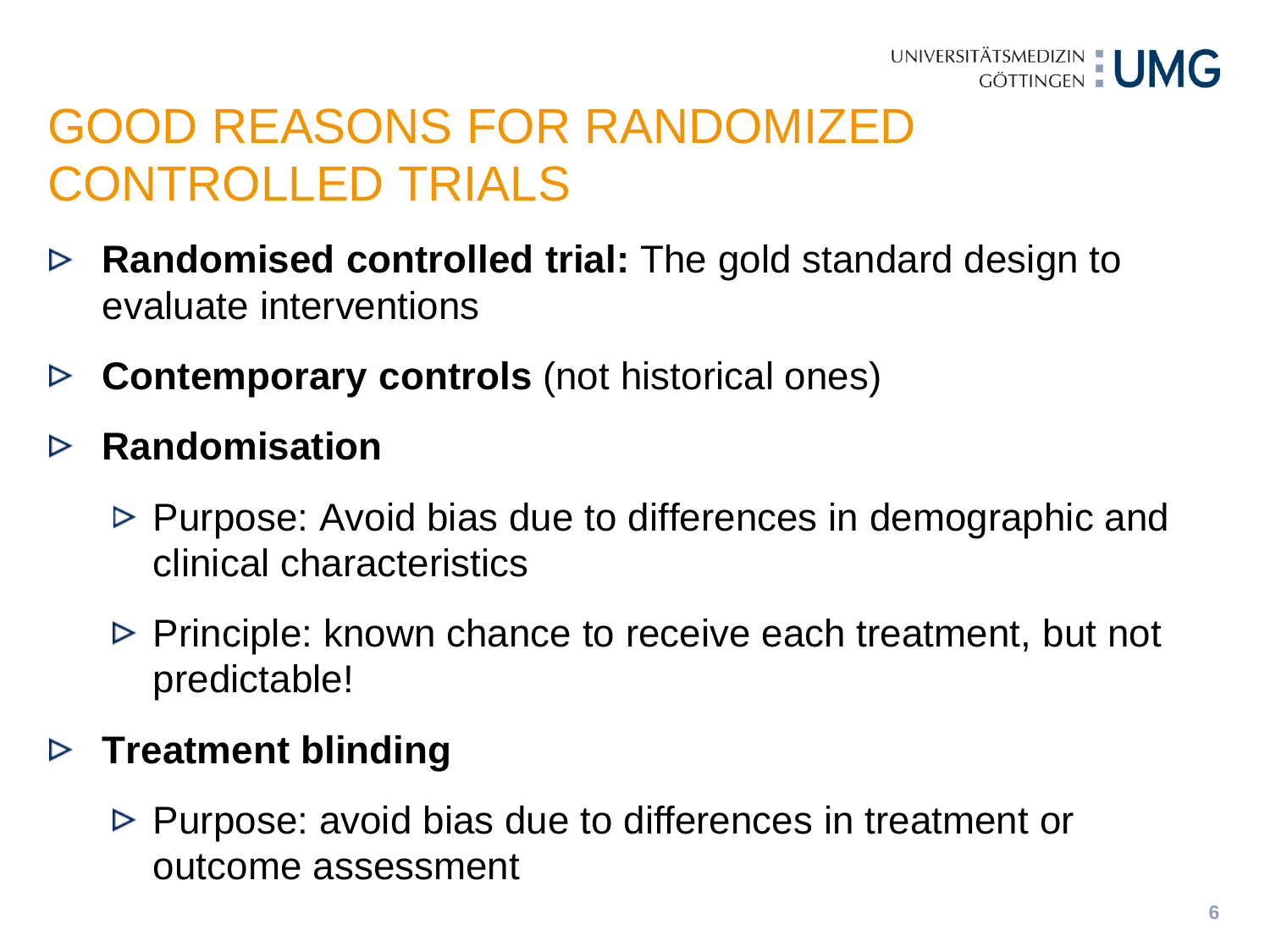

### MORE STRINGENT CRITERIA NEEDED?

- Only prospectively registered trials? (Roberts et al, 2015)  $\triangleright$
- How to protect against fraudulent studies?  $\triangleright$
- …  $\triangleright$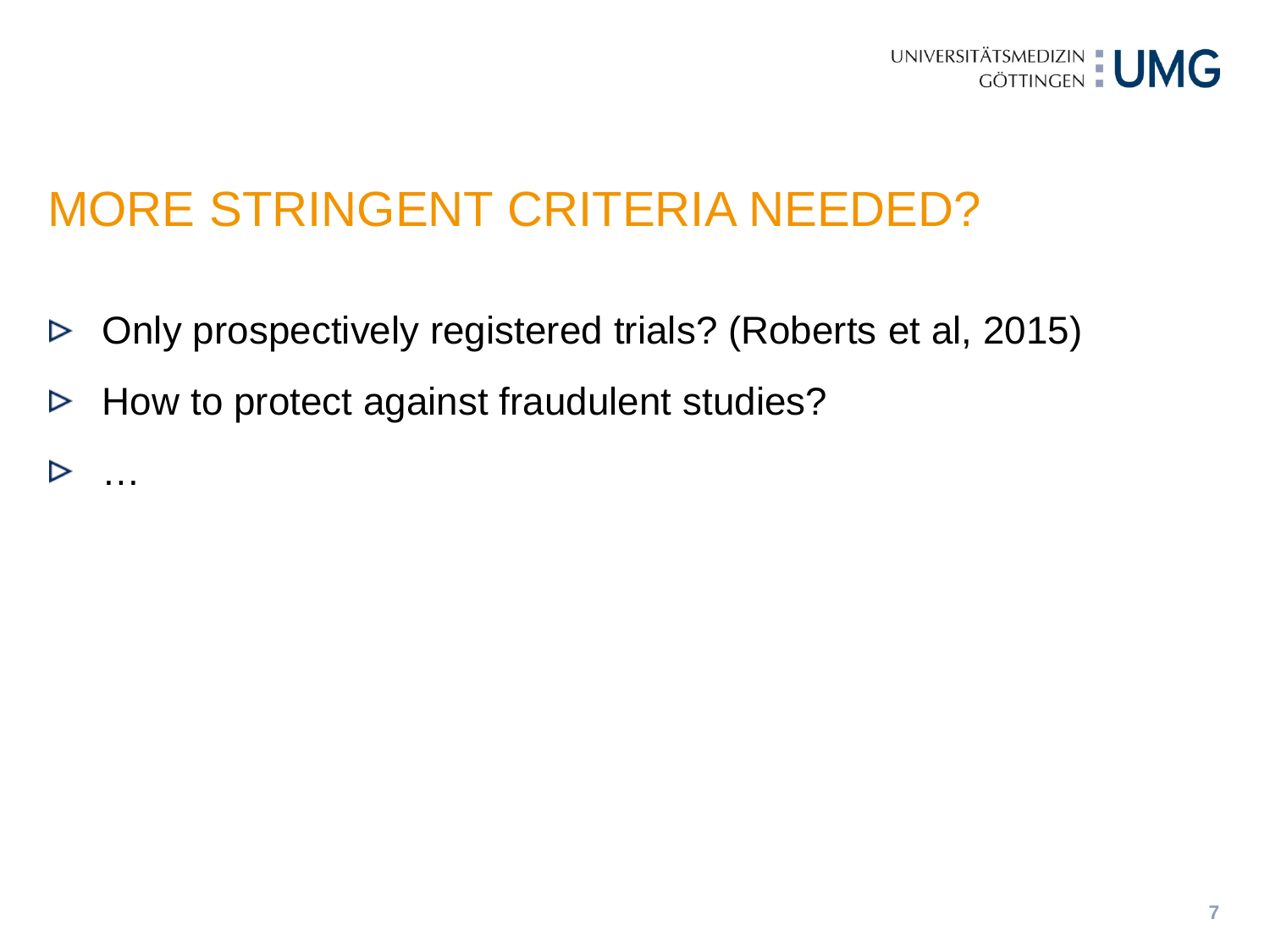

#### SIZE OF DATABASE VS STUDY QUALITY



Study quality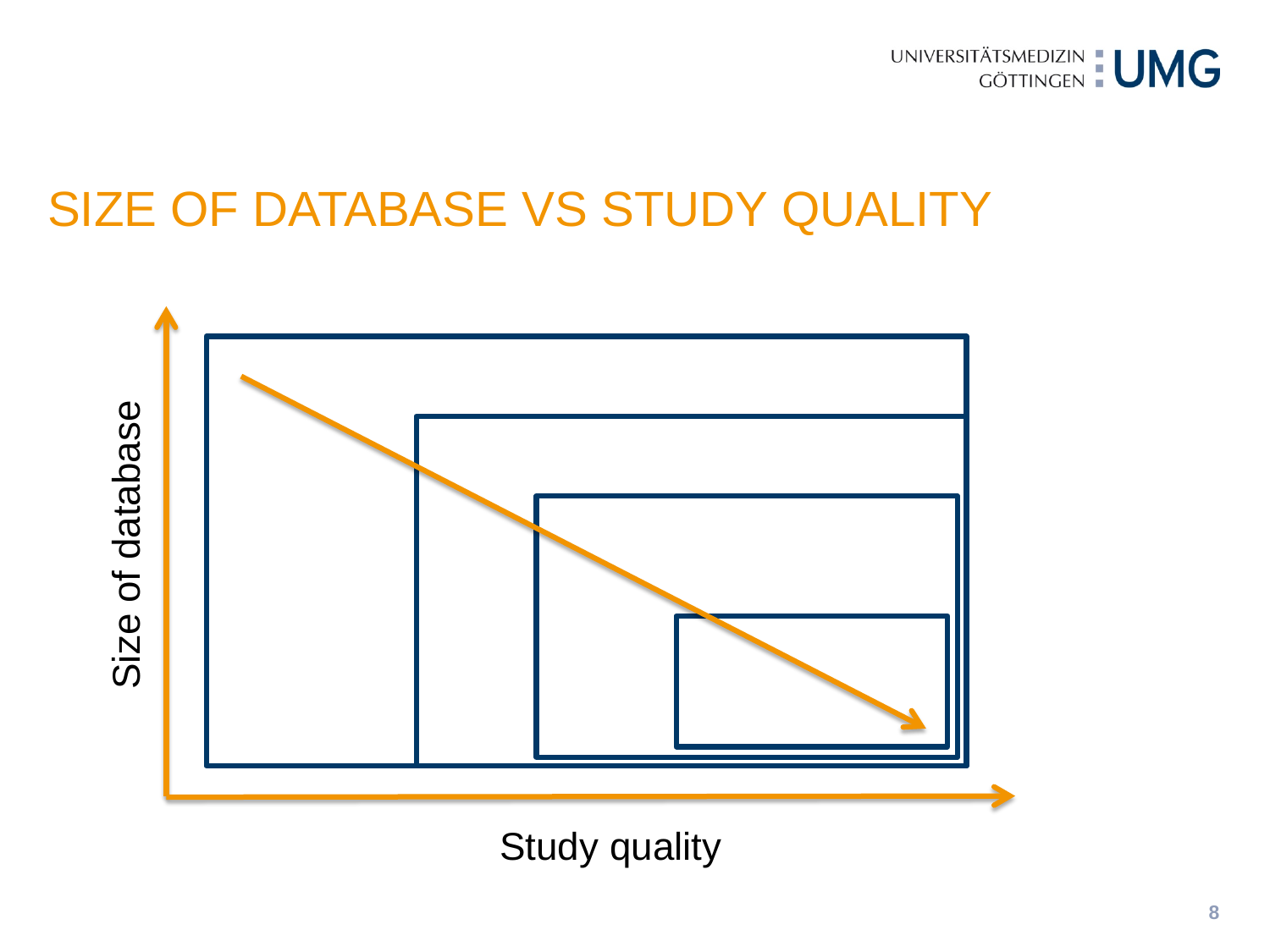

#### SIZE OF DATABASE VS STUDY QUALITY



Study quality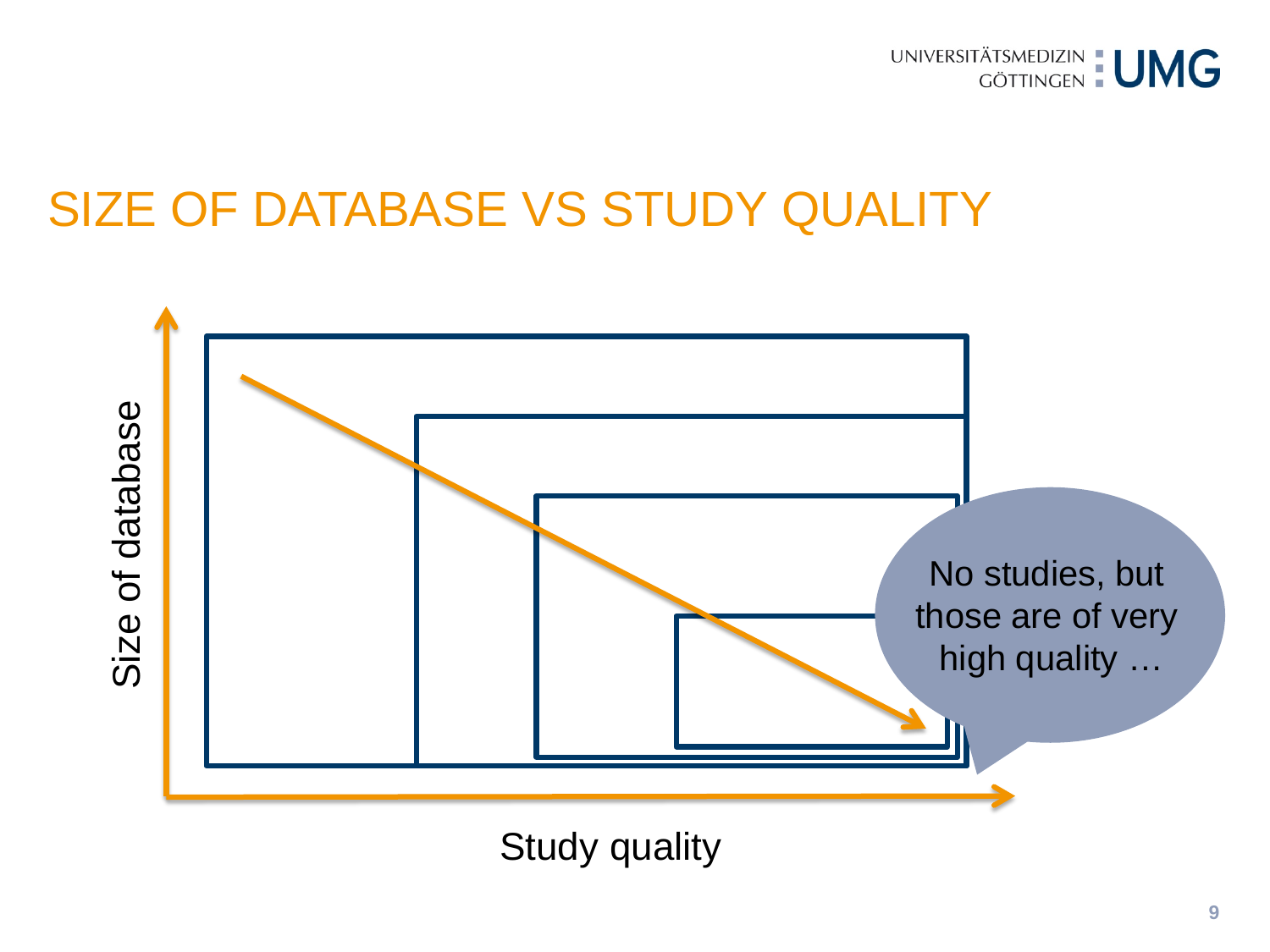## UNIVERSITÄTSMEDIZIN | UMG GROWING EVIDENCE OUTSIDE RANDOMIZED CONTROLLED TRIALS

**Pubmed search terms: disease registry OR clinical registry**   $\triangleright$ 

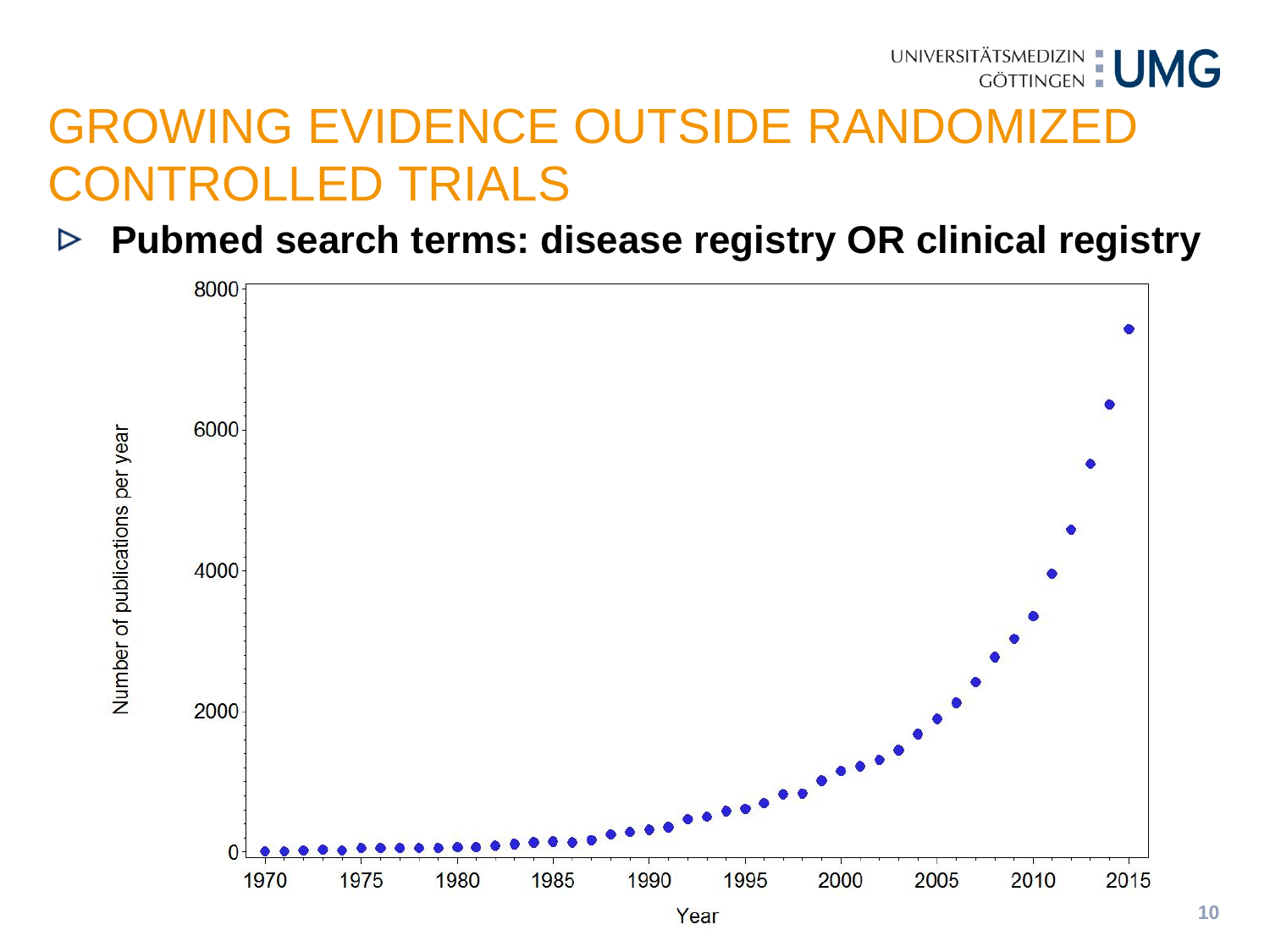### DEFINITION(S) OF CLINICAL REGISTRIES

- **Not one, but many definitions in use**  $\triangleright$
- Also called **patient registries, clinical data registries, disease registries, outcomes registries**, …
- $\triangleright$  "... a file of documents containing uniform information about individual persons, collected in a systematic and comprehensive way, in order to serve a predetermined purpose." (Brooke, 1974)
- $\triangleright$  "... an organized system for the collection, storage, retrieval, analysis, and dissemination of information on individual persons who have either a particular disease, a condition (e.g., a risk factor) that predisposes [them] to the occurrence of a health related event, or prior **exposure** to substances (or circumstances) known or suspected to cause adverse health effects." (US National Committee on Vital and Health Statistics)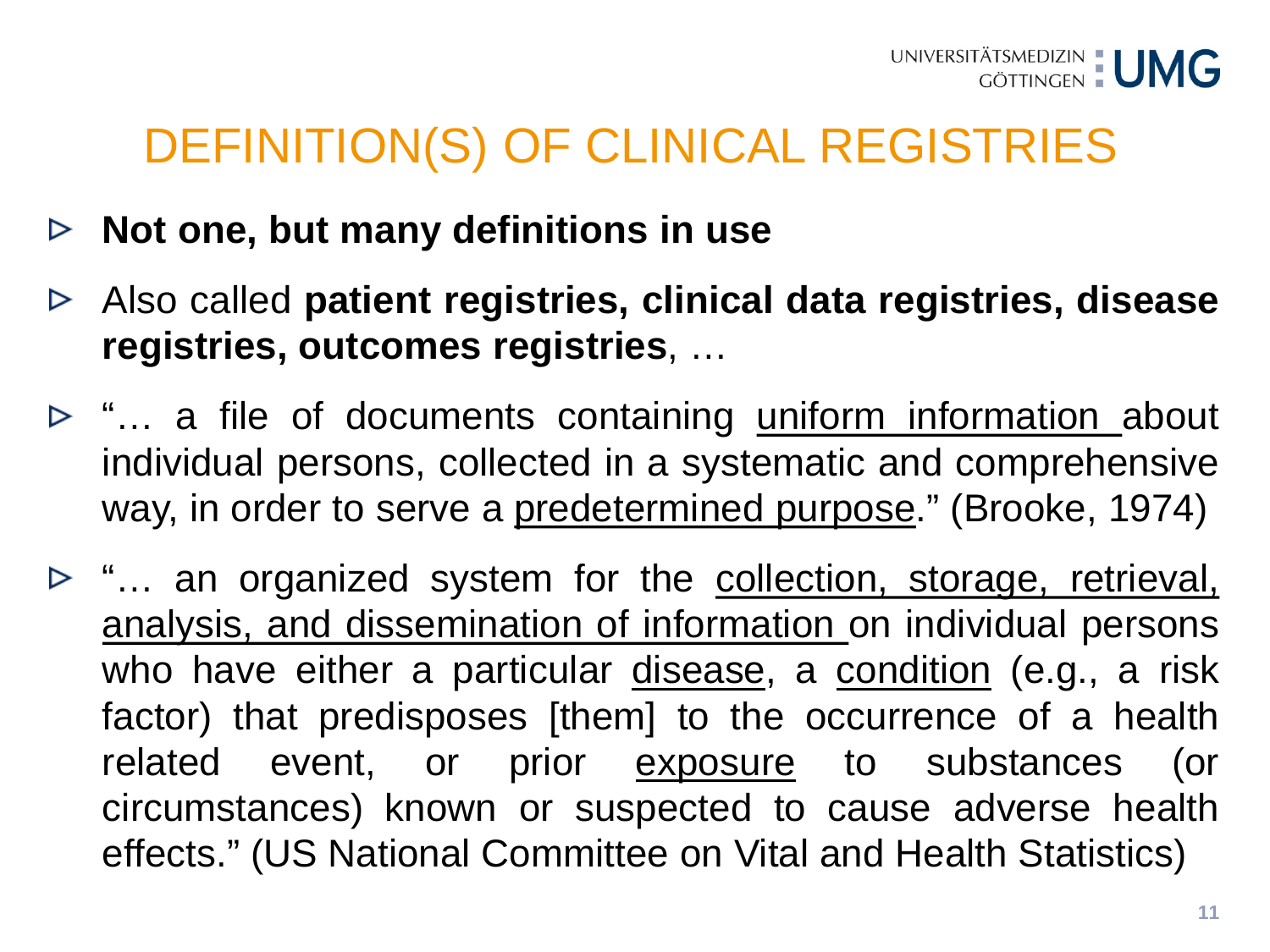

### DEFINITION(S) OF CLINICAL REGISTRIES



Interaction Help About Wikipedia Community portal

They can provide health providers (or even patients) with reminders to check certain tests in order to reach certain quality goals.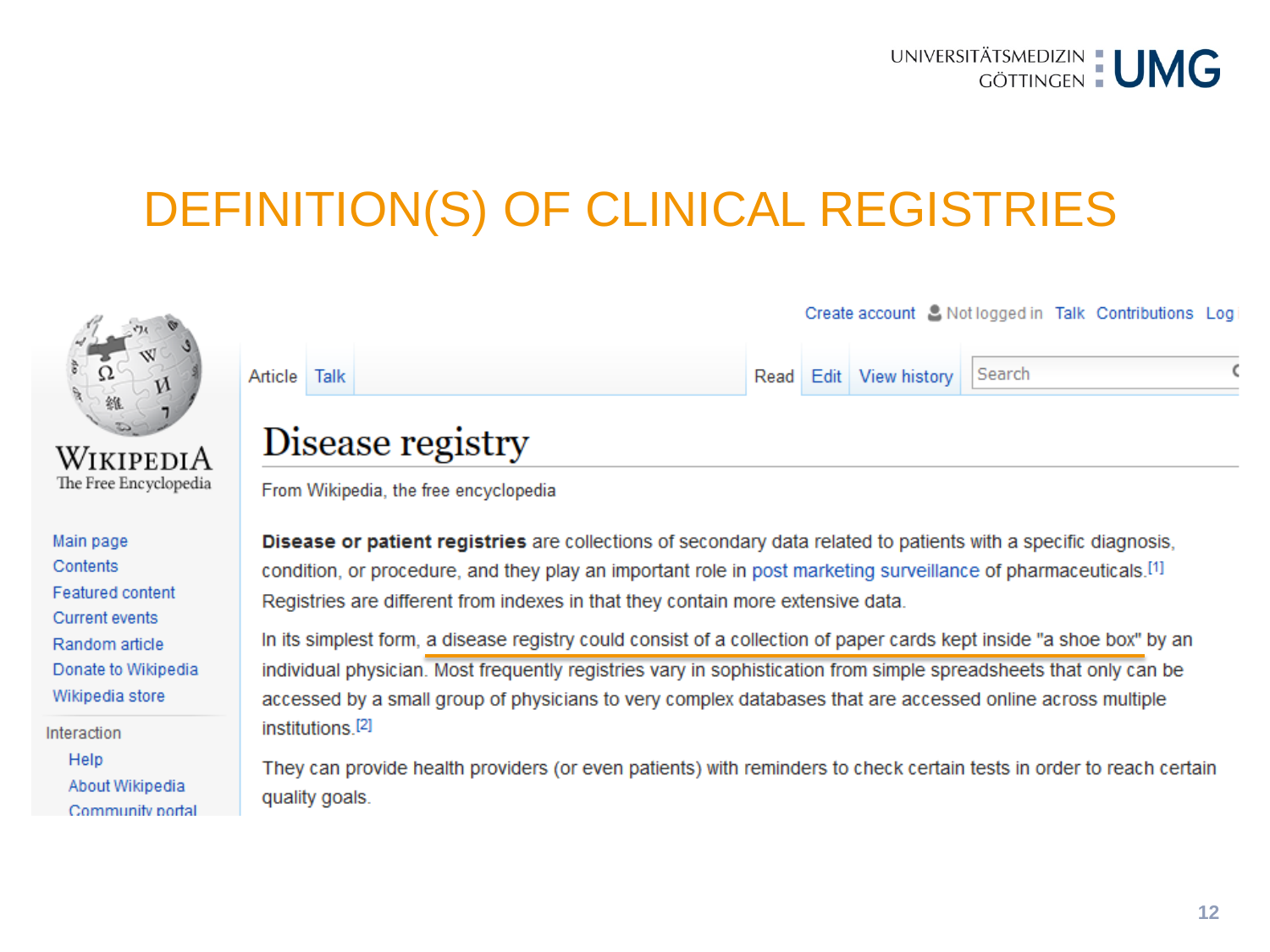

### REQUIREMENTS ON CLINICAL REGISTRY DEPENDING ON PURPOSE

**For example** …

- **Recruitment into RCTs**: only basic information on  $\triangleright$ demographics and disease course required
- **Epidemiological registry** to estimate prevalence / incidence: capture (nearly) all cases in a certain population
- Registry **to study natural disease course** / treatment effects:  $\triangleright$ longitudinal data
- Registry to contribute to **evidence synthesis with randomized controlled trial**: registry needs to be sufficiently similar to RCT in terms of population and endpoints captured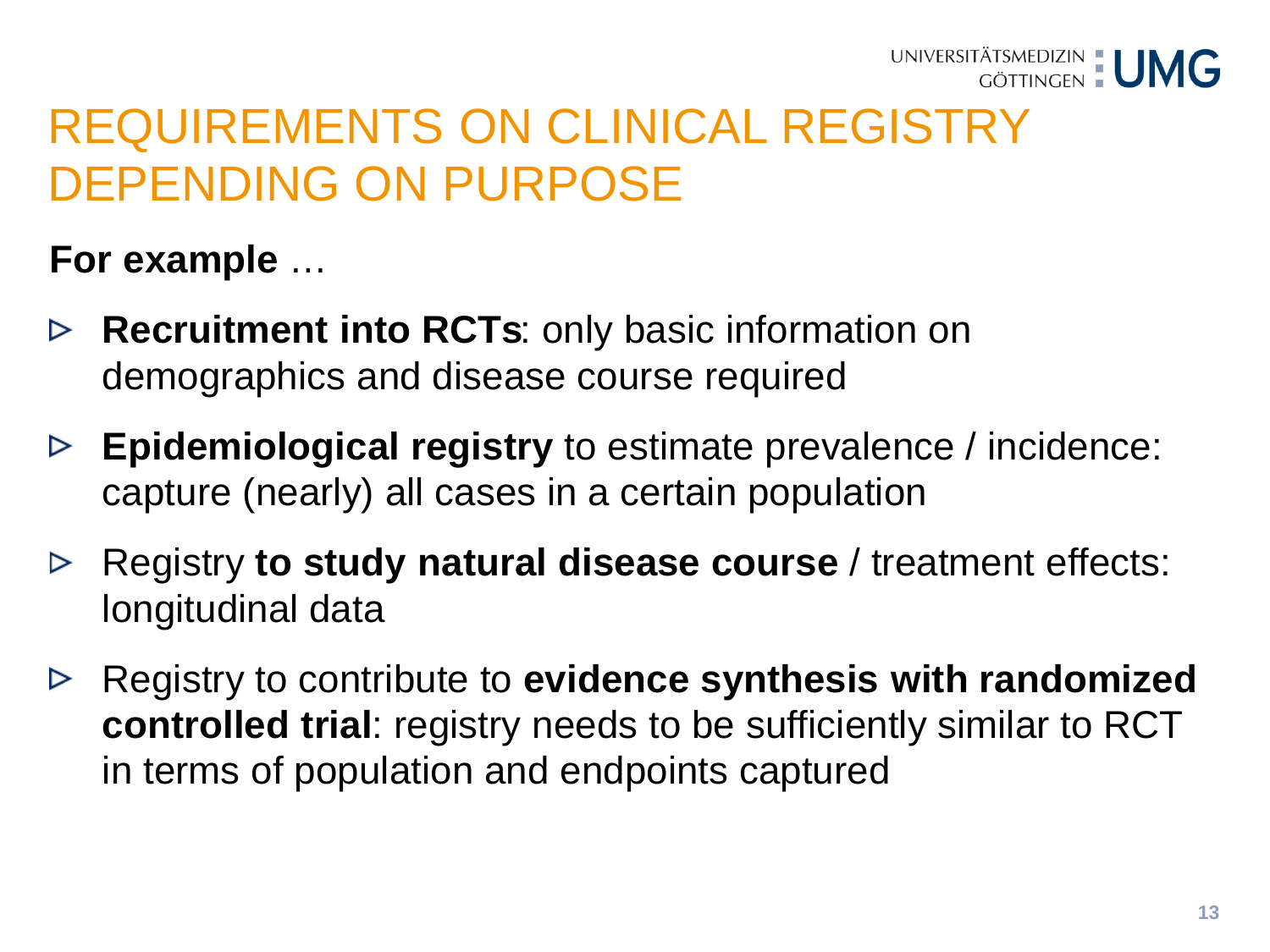

#### USE OF ROUTINE DATA FOR RESEARCH

- Routinely collected data (electronic health records)  $\triangleright$
- Vision: Use of routine data (electronic health records) in ▷ combination with biobanks, imaging, … (BIG DATA) to develop biomarkers, prognostic / predictive scores, stratify populations …
- Current state of affairs: Individual patient data (IPD) meta- $\triangleright$ analysis of clinical registries or trial data
- $\triangleright$  Ethical issues: informed consent? (see Williams and Pigeot (2016) Biom J and editorial by Wegscheider and Friede)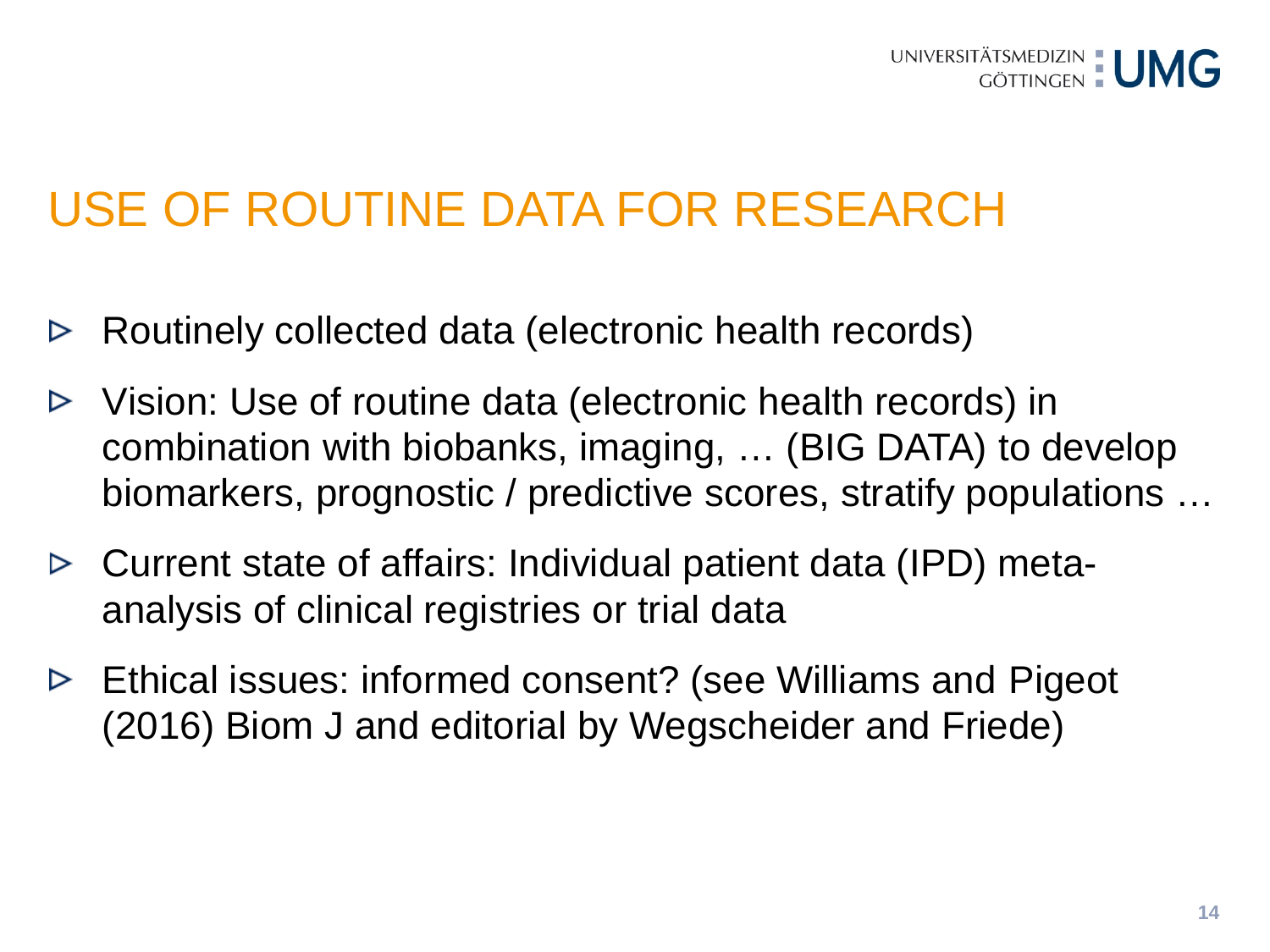## CONSIDERATIONS

#### **Risk of bias**  $\triangleright$

 $\triangleright$  Focus on higher study / data quality reduces risk of bias

#### **Precision in estimation**

 $\triangleright$  Larger data pools lead to higher precision (unless betweenstudy heterogeneity large)

#### **Resources / time constraints**  $\triangleright$

- $\triangleright$  Reviews focussing on RCTs easier / faster to conduct
- $\triangleright$  When including study types other than RCT than eligibility criteria less clear (case series, cohorts, registries, …)

#### **Interpretation of findings**  $\triangleright$

 $\triangleright$  RCTs often not representative of real life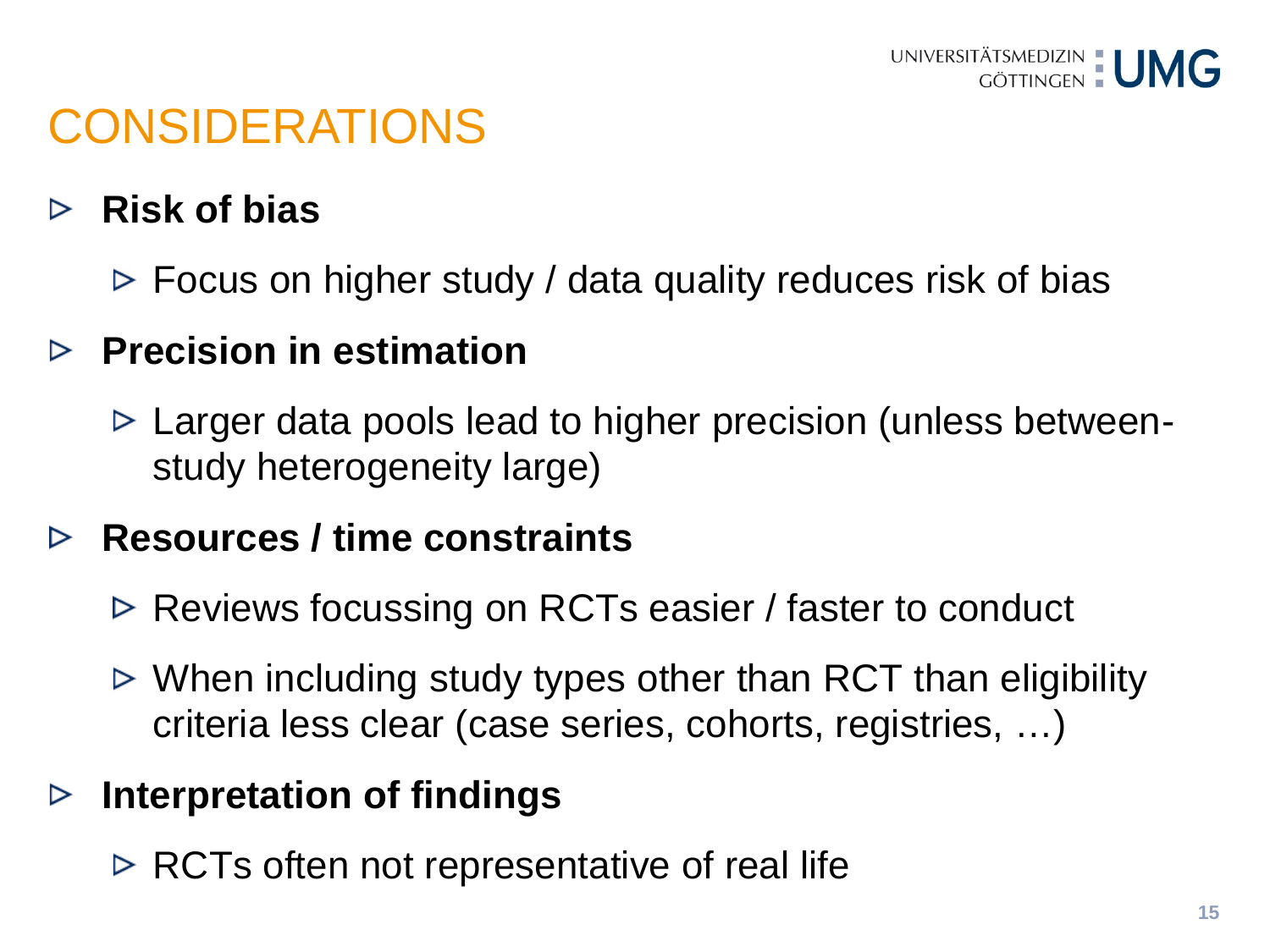

#### GENERATING EVIDENCE

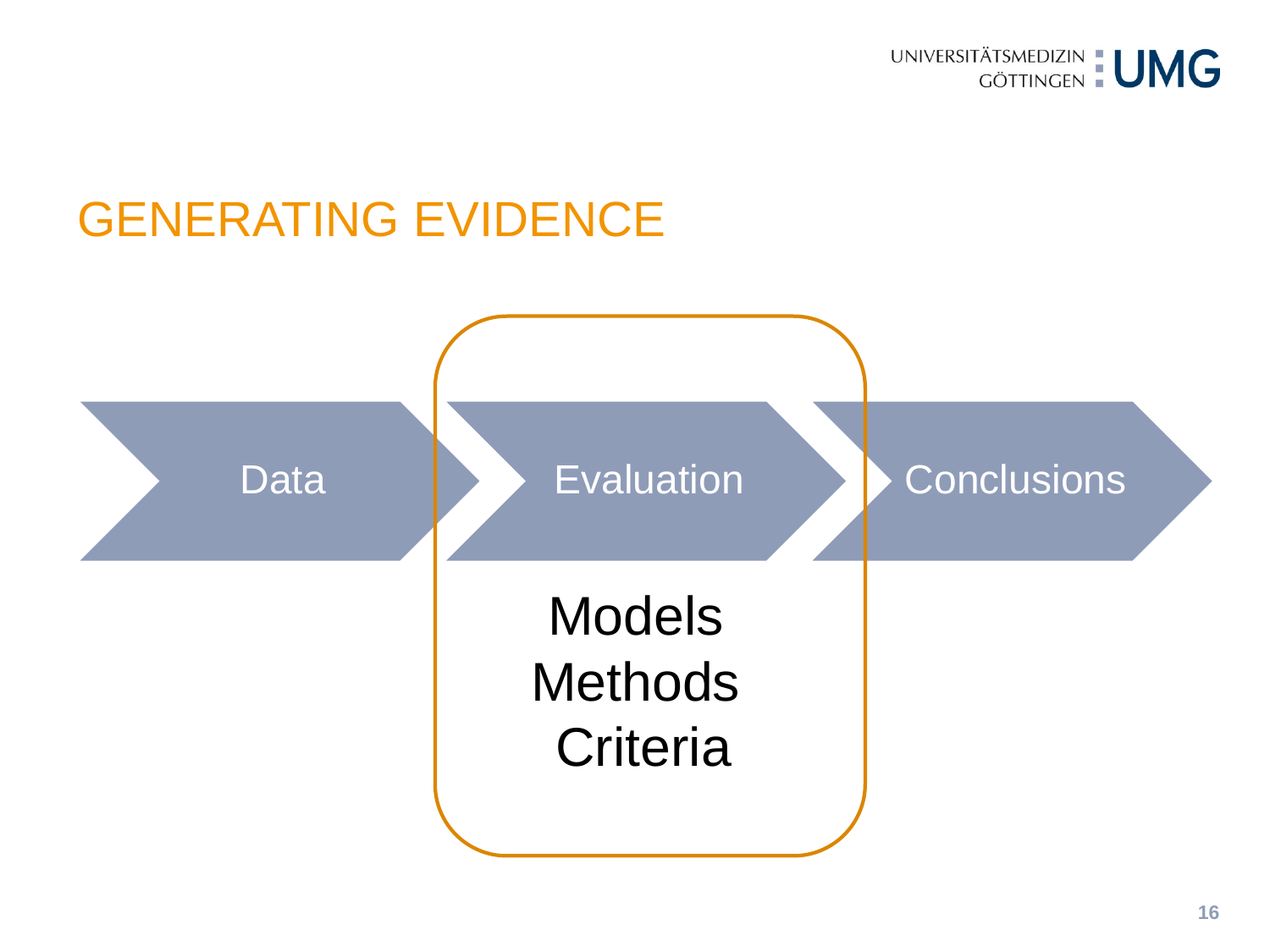#### SIMPSON'S PARADOX





[http://en.wikipedia.org/wiki/Simpson%27s\\_paradox](http://en.wikipedia.org/wiki/Simpson)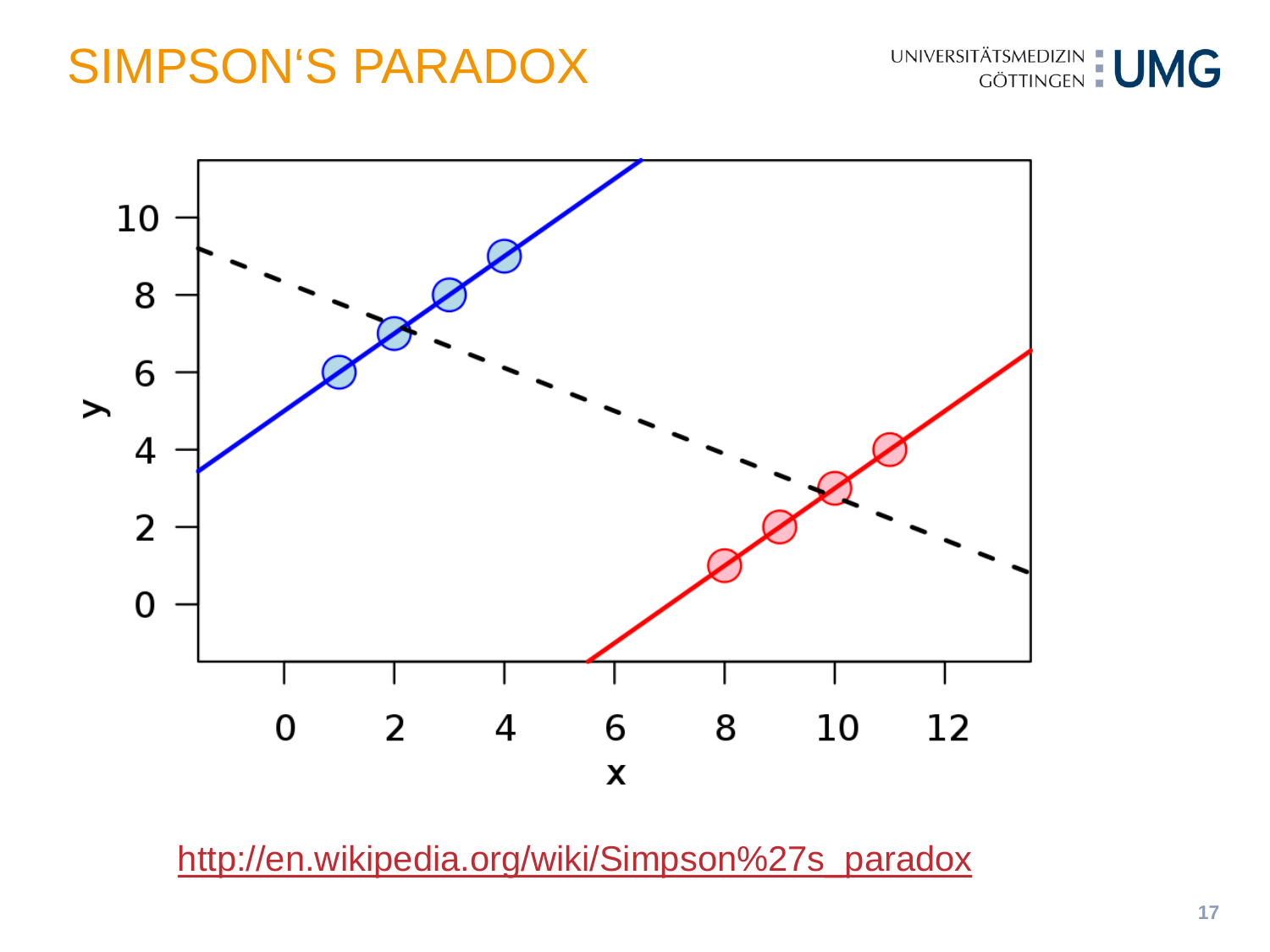$\sum w_i$ 

 $w_i \theta_i$ 

 $\boldsymbol{\hat\gamma}$ 

 $\theta$ 

=

1

*i*

∑

1

*i*

*k*

#### META-ANALYSIS

#### **General fixed effect model**  $\triangleright$

 $\triangleright$  Assumption: The true (unknown) treatment effects  $\theta_1, \ldots, \theta_k$  in the studies 1 to k are the same (i.e.  $\theta_1 = ... = \theta_k = \theta$ ).

Treatment effect estimate (with weights *wi* ):  $=\frac{i=1}{k}$  $\boldsymbol{\hat\gamma}$  $\theta$ 

Inverse-variance weighted method:  $w_i = 1/\sigma_i^2$  (with variance  $\sigma_i^2$ )

- $\triangleright$  Formulae for variance depend on effect measure (e.g. mean difference, log-odds ratio)
- Confidence interval  $\hat{\theta} \pm z_{1-\alpha/2}\sqrt{1/(\sum w_i)}$
- Some **specific methods** for combining odds ratios (e.g. Mantel-Haenszel, Peto)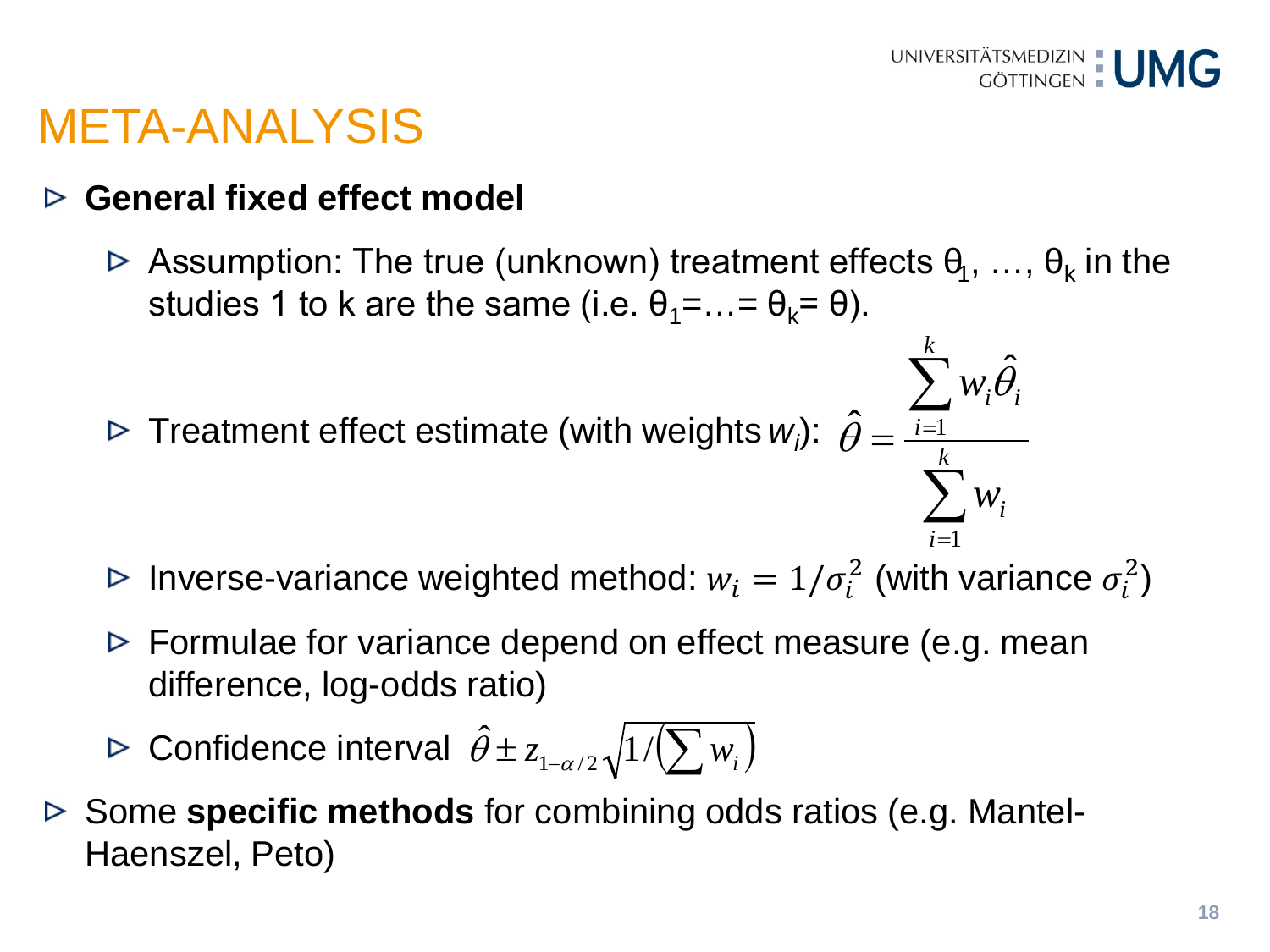### BETWEEN-STUDY HETEROGENEITY

#### **Fixed effect model**

- $\triangleright$  assumes no between-study heterogeneity (i.e.  $\theta_1 = \ldots = \theta_k$ )
- $\triangleright$  confidence intervals too narrow if heterogeneity present
- $\triangleright$  heterogeneity can be assessed graphically or by hypothesis tests (see e.g. Sutton et al (2000), Chapter 3)

#### **Random effects model**

- $\triangleright$  Study-specific effect sizes  $\theta_1, \ldots, \theta_k$  from a normal distribution with mean  $\mu$  and variance  $\tau^2$
- Hence, the weights become  $w_i = 1/(\tau^2 + \sigma_i^2)$
- ► Variance of combined effect  $\hat{\mu}$ :  $\hat{\sigma}_{\mu} = \sqrt{\sum 1/w_i}$
- $\triangleright$  See e.g. Chapter 5 in Sutton et al (2000) for an overview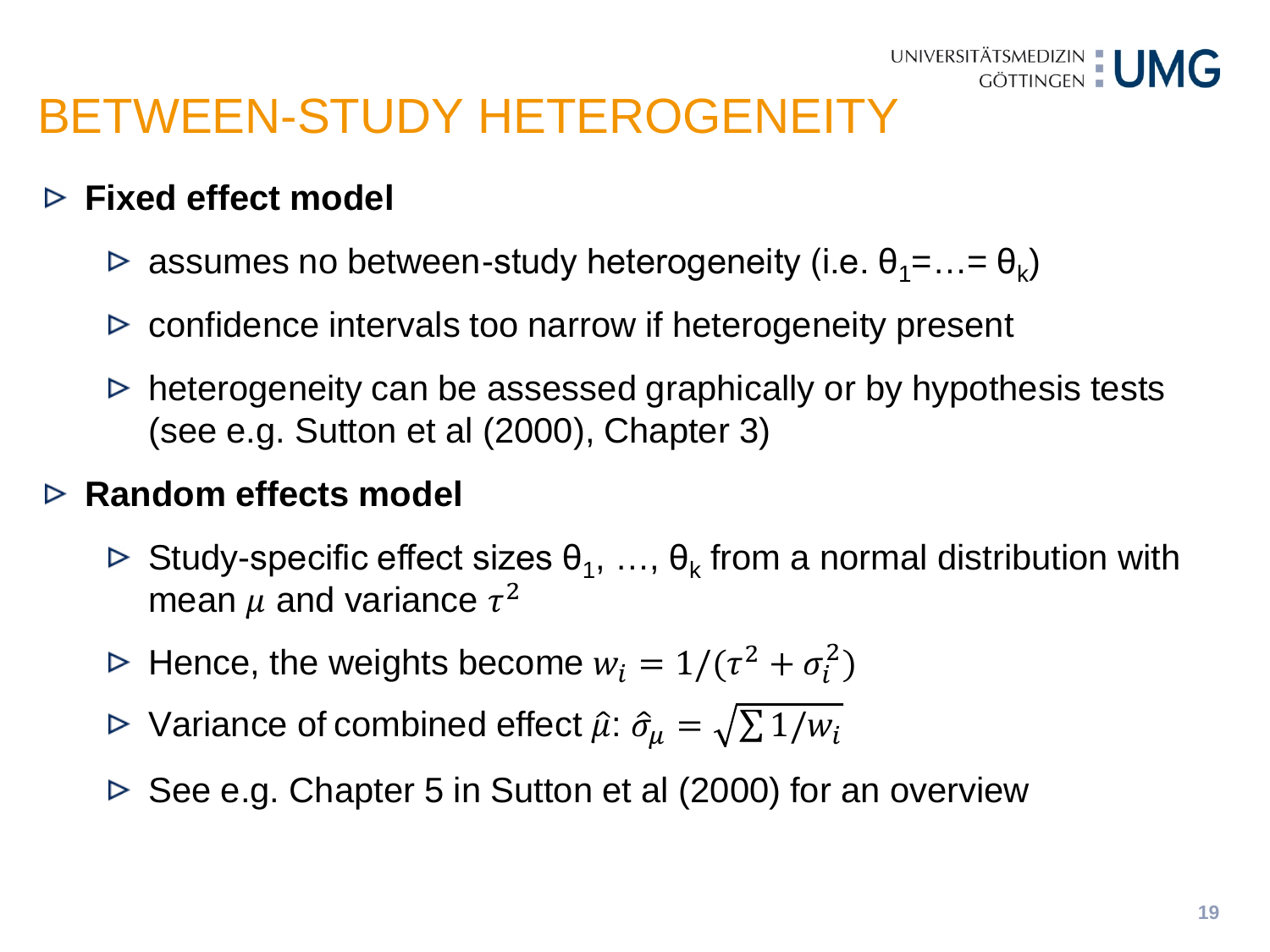### METHODS FOR CONFIDENCE INTERVALS

- **Normal approximation:**  $\hat{\mu} \pm \hat{\sigma}_{\mu} z_{(1-\alpha/2)}$  $\triangleright$
- **Hartung-Knapp-Sidik-Jonkman** (HKSJ):  $\hat{\mu} \pm \sqrt{q} \hat{\sigma}_{\mu} t_{(k-1):(1-\alpha/2)}$  $\triangleright$ 
	- $\triangleright$  based on t-quantile with k-1 degrees of freedom
	- $\triangleright$  standard error rescaled by factor  $\sqrt{q}$  with

$$
q = \frac{1}{k-1} \sum_{i} w_i (\widehat{\theta}_i - \widehat{\mu})^2
$$

**Modified Knapp-Hartung** (mKH):  $q^* = \max\{1, q\}$  $\triangleright$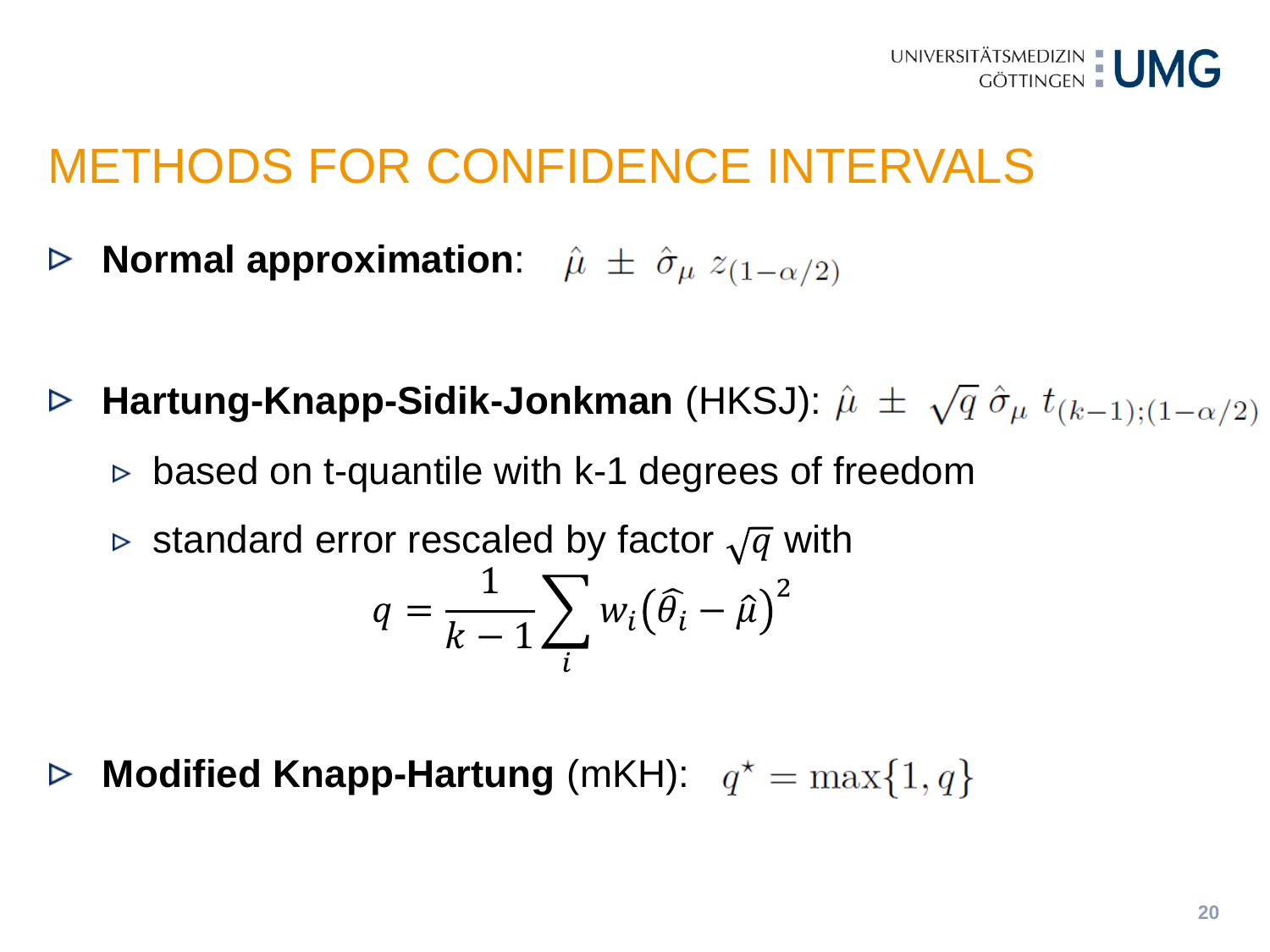#### UNIVERSITÄTSMEDIZIN | UMG COMPARISON OF METHODS: SIMULATION OF COVERAGE PROBABILITY



IntHout et al, 2014; Röver et al, 2015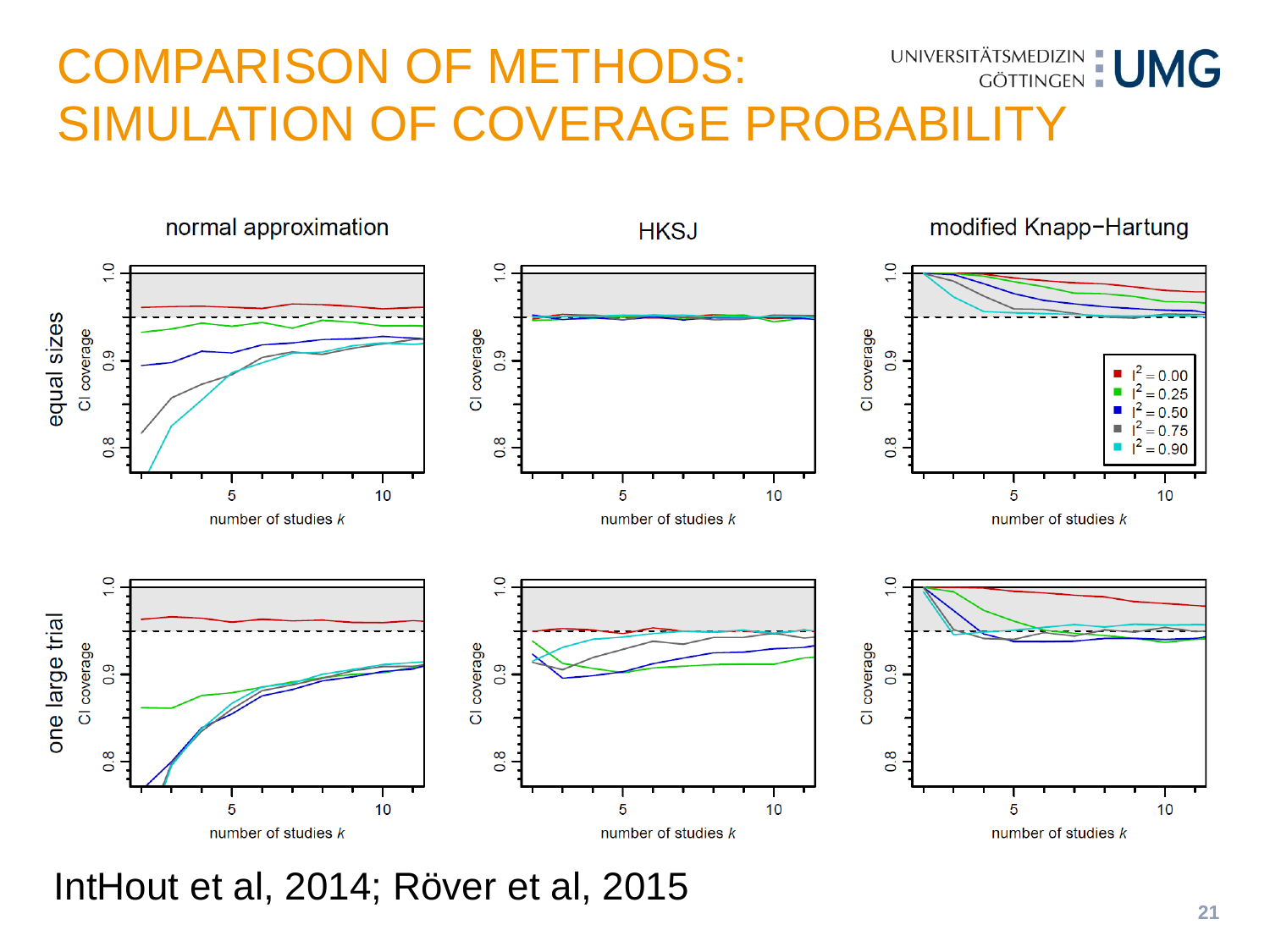

#### SIMULATIONS: INTERVAL LENGTHS

Length of mKH confidence interval in relation to length of  $\triangleright$ HKSJ confidence intervals

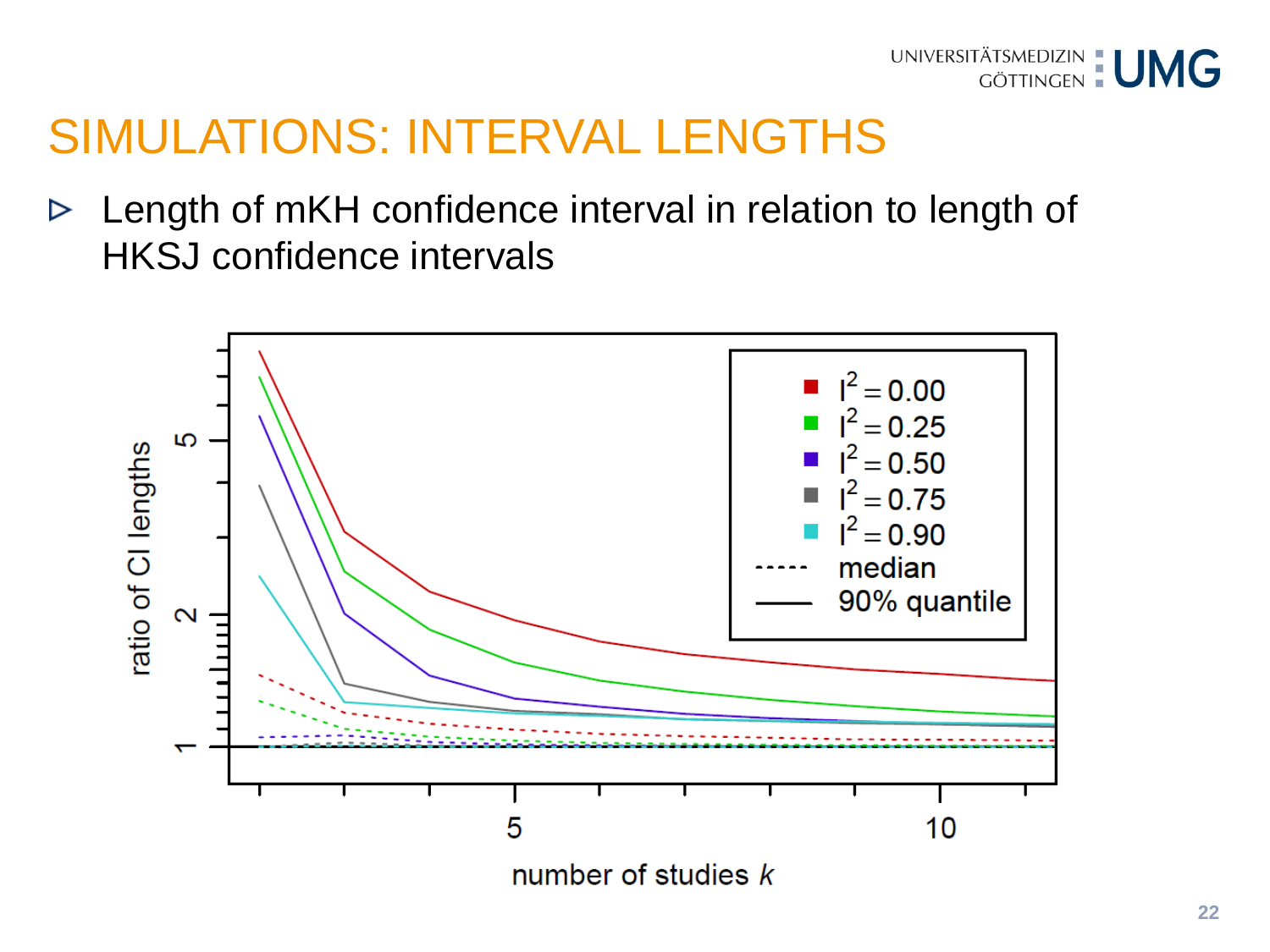

#### SPECIAL CASE OF K=2

- 97.5% quantile of t-distribution with 1 df  $= 12.7$  !!!  $\triangleright$
- Examples from Friede et al (2016)  $\triangleright$



Crins et al. example: acute graft rejection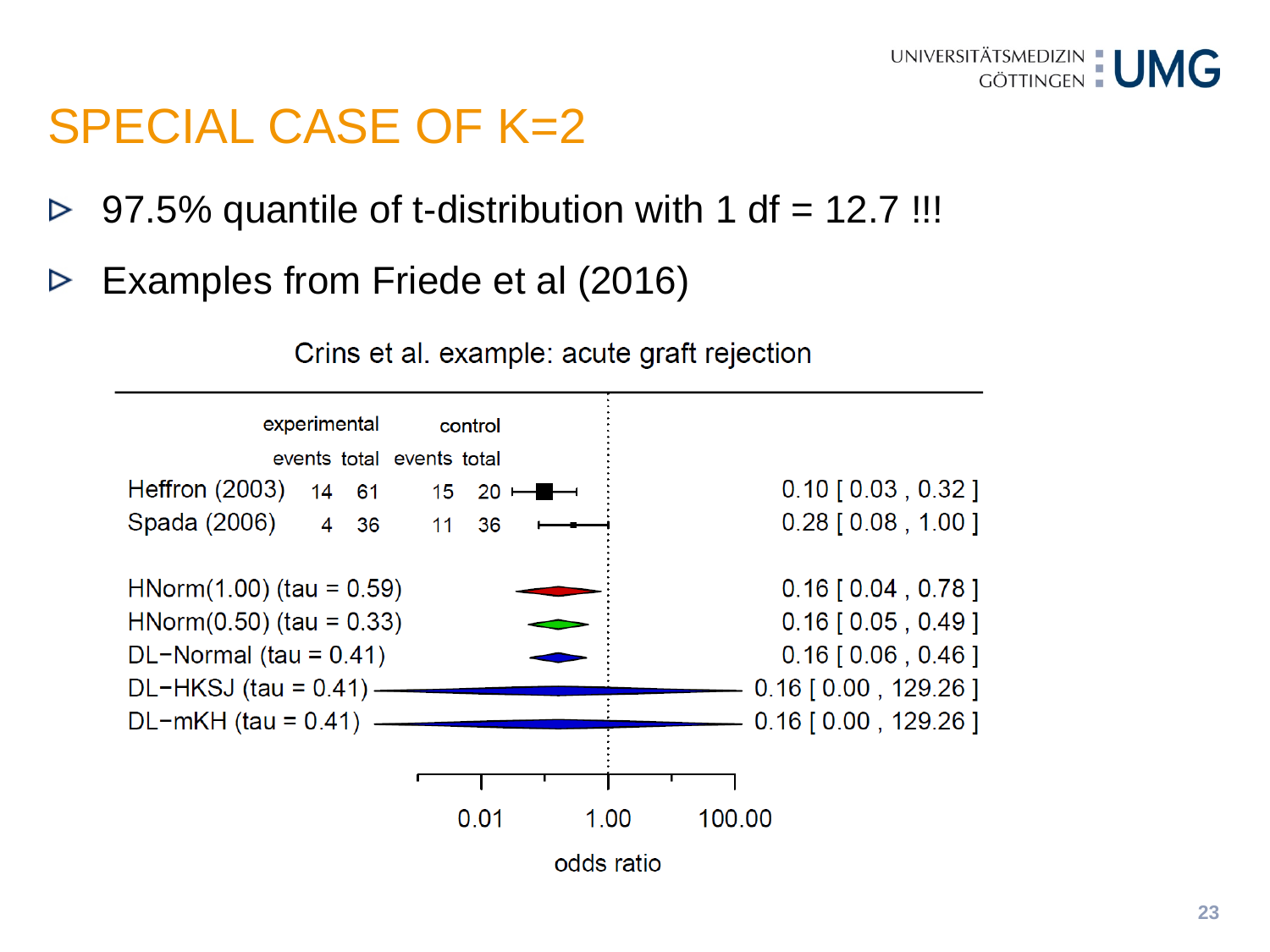### SPECIAL CASE OF K=2



- Examples from Friede et al (2016)  $\triangleright$
- see also Wiksten et al (2016) **Hartung–Knapp method is not**   $\triangleright$ **always conservative compared with fixed-effect metaanalysis**. Statistics in Medicine 35: 2503–2515.



Krystexxa example: infusion reaction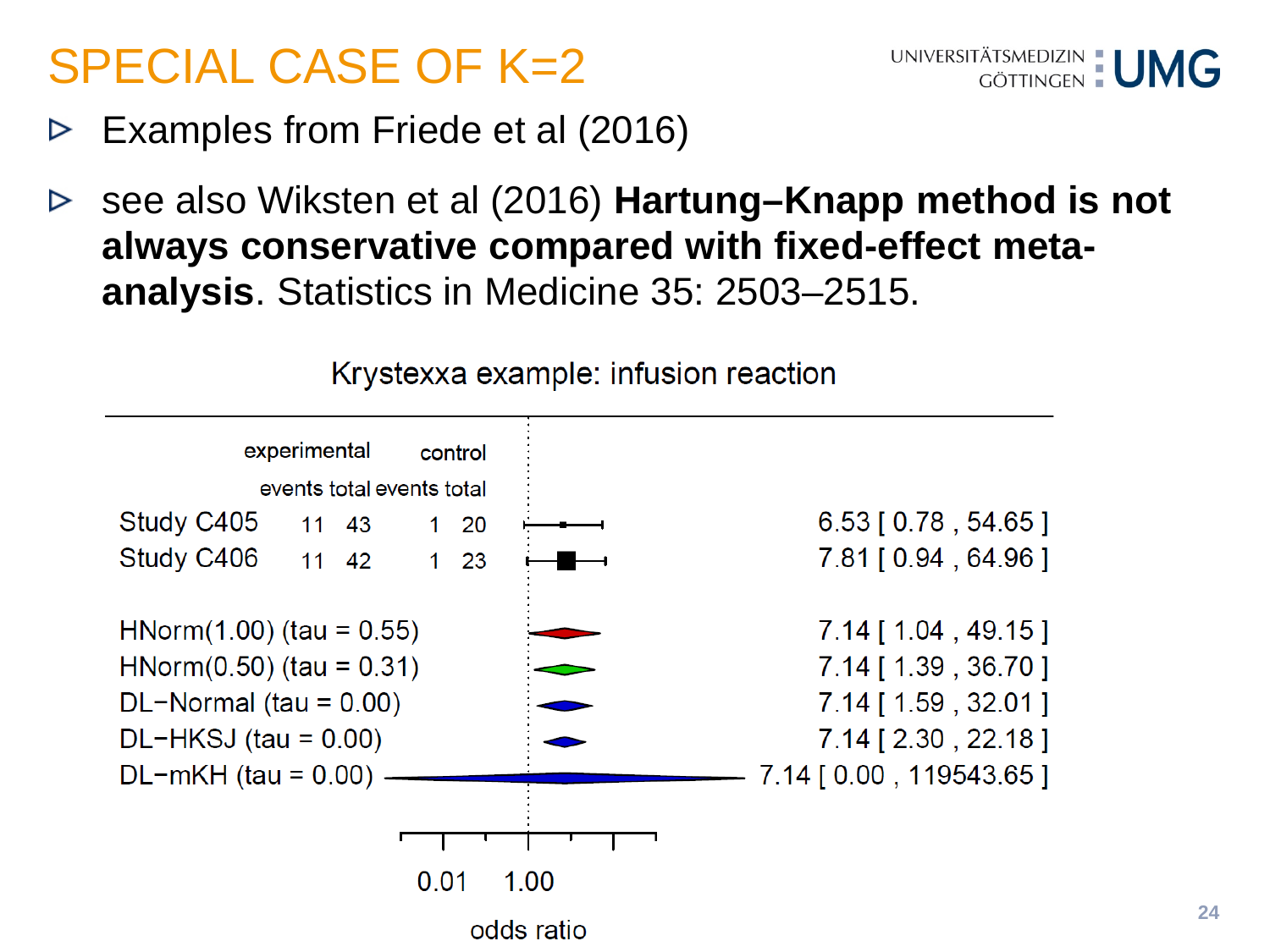## META-ANALYSES WITH (VERY) FEW STUDIES

- CI based on **normal** quantiles do not have the right coverage  $\triangleright$
- **HKSJ** good coverage if the standard errors similar. In general,  $\triangleright$ however, HKSJ intervals either so wide that they do not allow any conclusion, or very narrow. The latter occurs rarely, but can lead to problematically narrow confidence intervals and unfavourable coverage.
- **mKH** method yields generally coverage probabilities in excess of nominal level, but intervals generally so wide that they do not allow any meaningful conclusions
- **Bayesian intervals** appear to be a reasonable compromise (Friede et al, 2016a,b)
	- R package **bayesmeta** by Christian Röver available from CRAN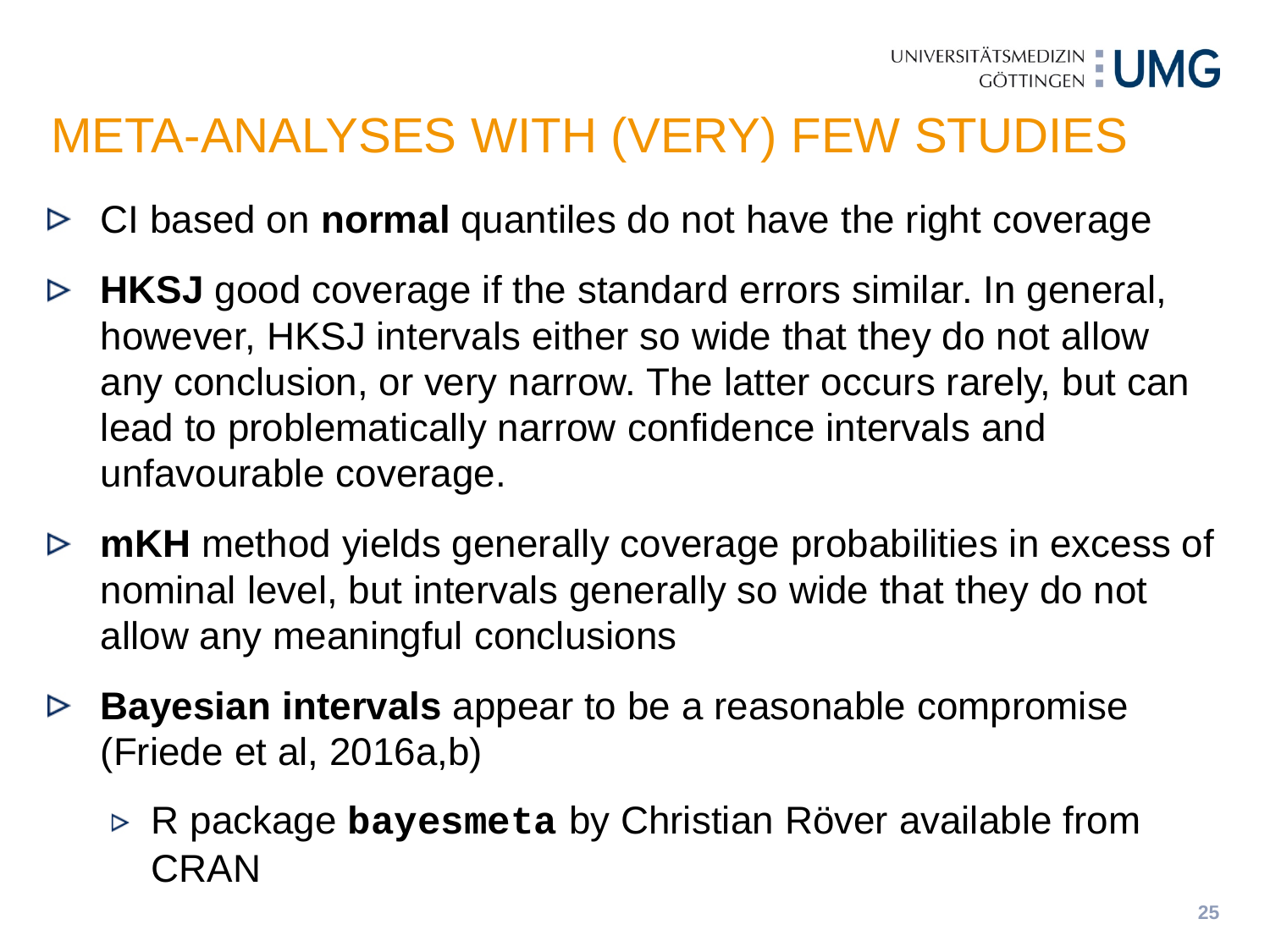### SHOULD ESTABLISHED STANDARDS FOR RCT BE APPLIED TO META-ANALYSES?

- **Registration of protocols**  $\triangleright$
- **Adjustment of significance levels**   $\triangleright$ 
	- $\triangleright$  for multiple endpoints
	- $\triangleright$  for sequential testing in cumulative analyses (Trial Sequential Analyses)
- Sample size calculation  $\triangleright$
- **Statistical significance versus clinical relevance**  $\triangleright$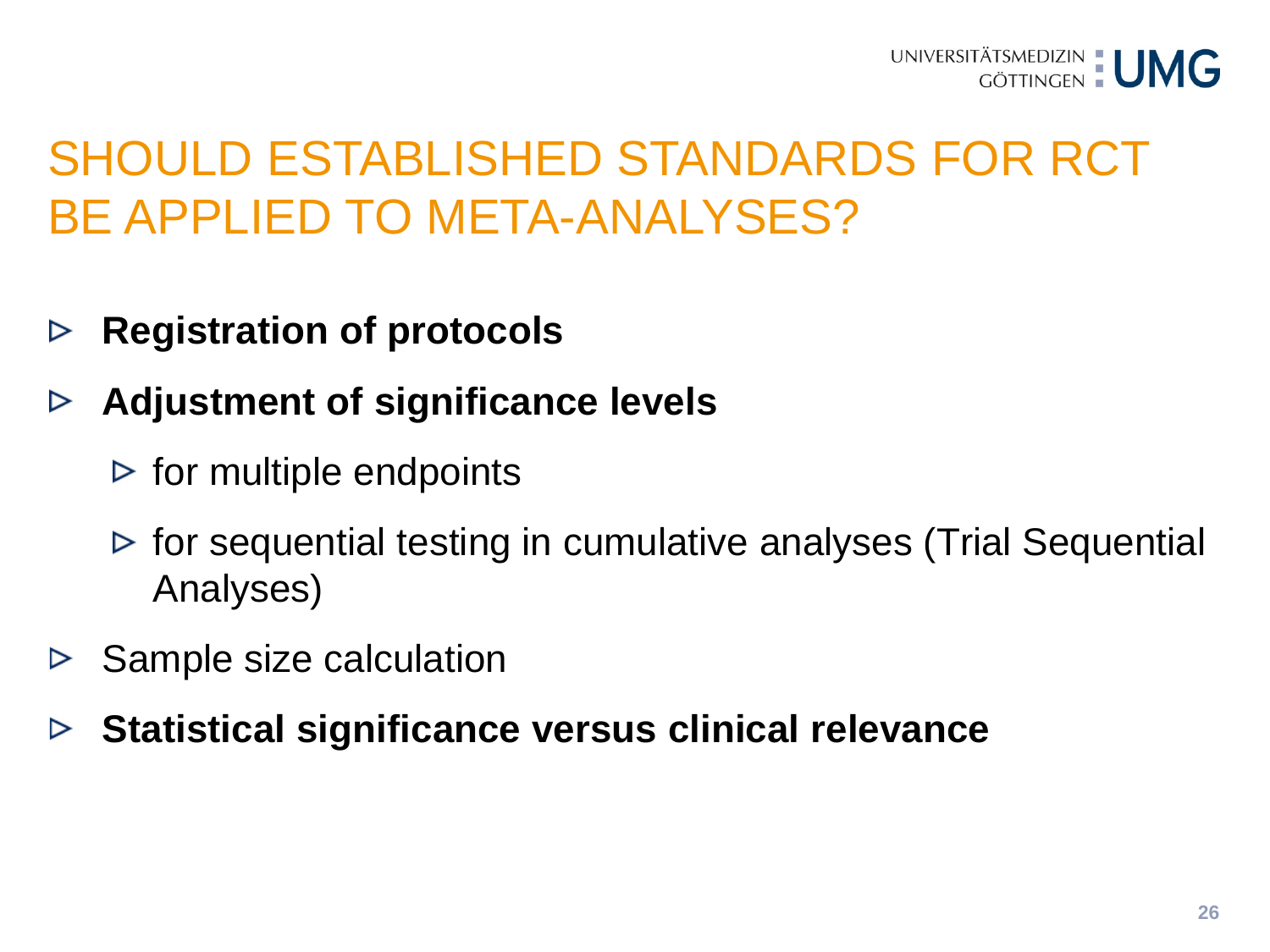

## RANDOMIZED CONTROLLED TRIALS AND SYSTEMATIC REVIEWS / META-ANALYSES

#### **Randomized controlled trials**  $\triangleright$

- $\triangleright$  Prospective
- $\triangleright$  Planned to achieve specific objectives

#### **Systematic reviews / meta-analyses**  $\triangleright$

- $\triangleright$  Mostly retrospective (exceptions include prespecified metaanalyses of twin studies, preplanned integration of data external to a trial by generalized evidence synthesis)
- $\triangleright$  Objectives of the SR / MA might differ from those of the studies included (secondary use of data)
- $\triangleright$  At outset often unclear whether sufficiently large datasets can be obtained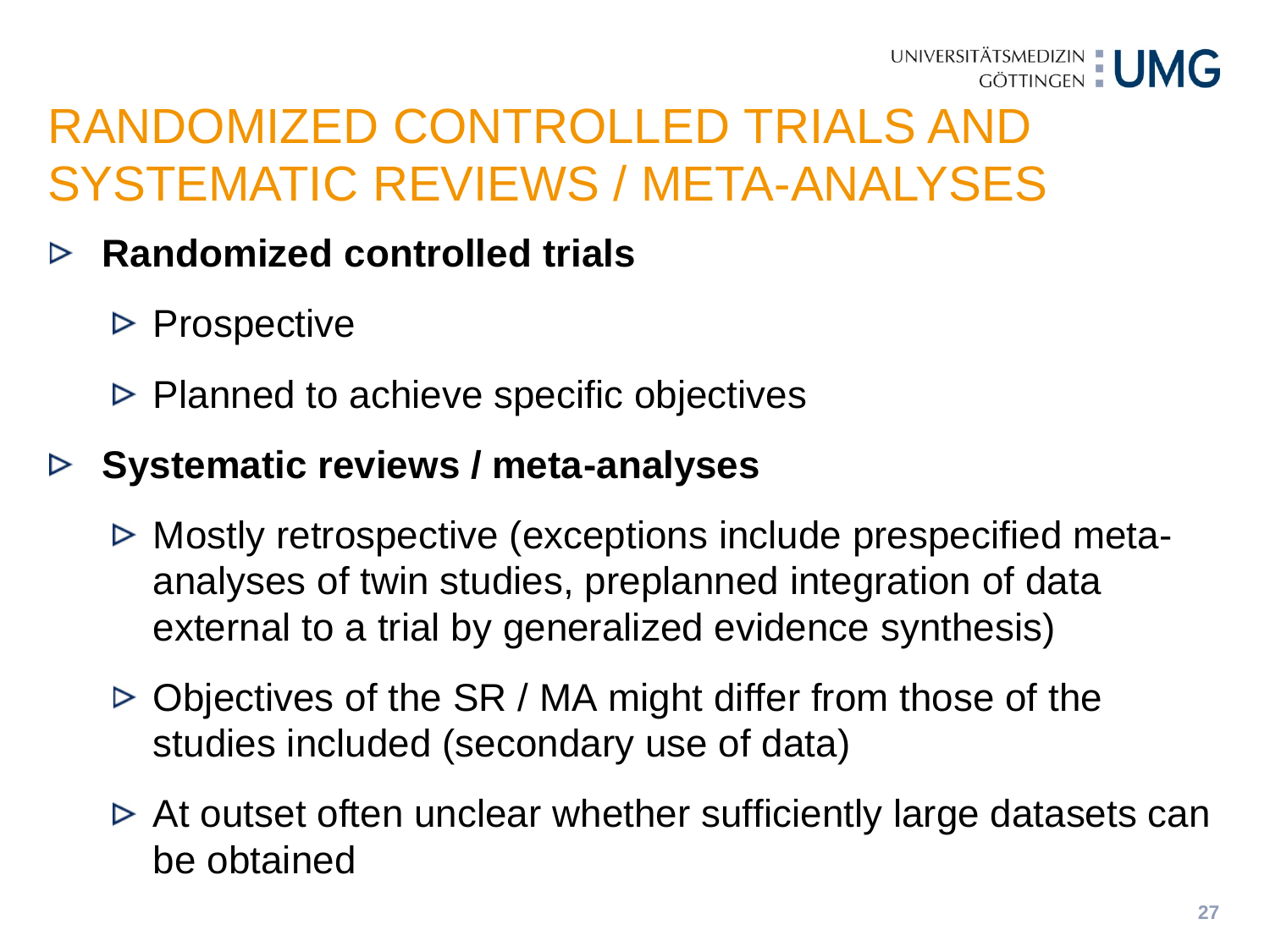

### REGISTRATION OF PROTOCOLS

#### **Randomized controlled trials**  $\triangleright$

- Clinical trial registries including clinicaltrials.gov, EU Clinical Trials Register, Deutsches Register Klinischer Studien
- $\triangleright$  Registration mandatory for certain types of trials
- $\triangleright$  Registration expected / required by journals
- **Systematic reviews / meta-analysis**  $\triangleright$ 
	- Cochrane Collaboration, Campbell Collaboration, PROSPERO
	- $\triangleright$  No legal requirements; generally, no requirement for publication (exceptions include Cochrane, Campbell)
	- $\triangleright$  Due to largely retrospective character less important?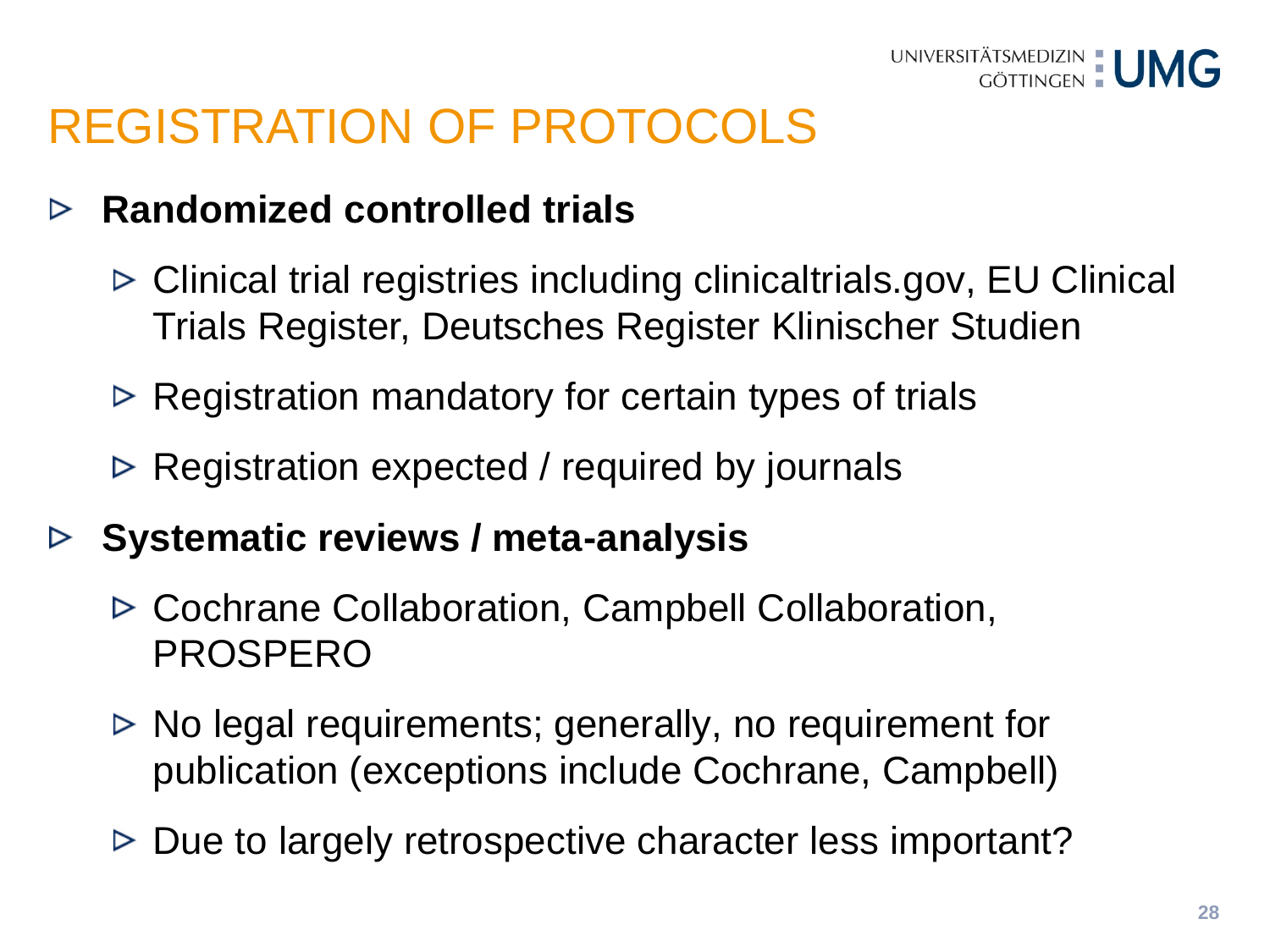## HOW IMPORTANT IS THE REGISTRATION OF PROTOCOLS OF SYSTEMATIC REVIEWS?

- For example: Jacobs et al (2014) argue: "A straightforward way  $\triangleright$ to deal with some of the multiplicity problems is to publish a protocol before the literature search begins …"
- $\triangleright$  Well, this builds on trust that authors do not do the literature search first and then publish the protocol knowing what the outcome will be …
- $\triangleright$  This would be with RCTs generally more difficult / impossible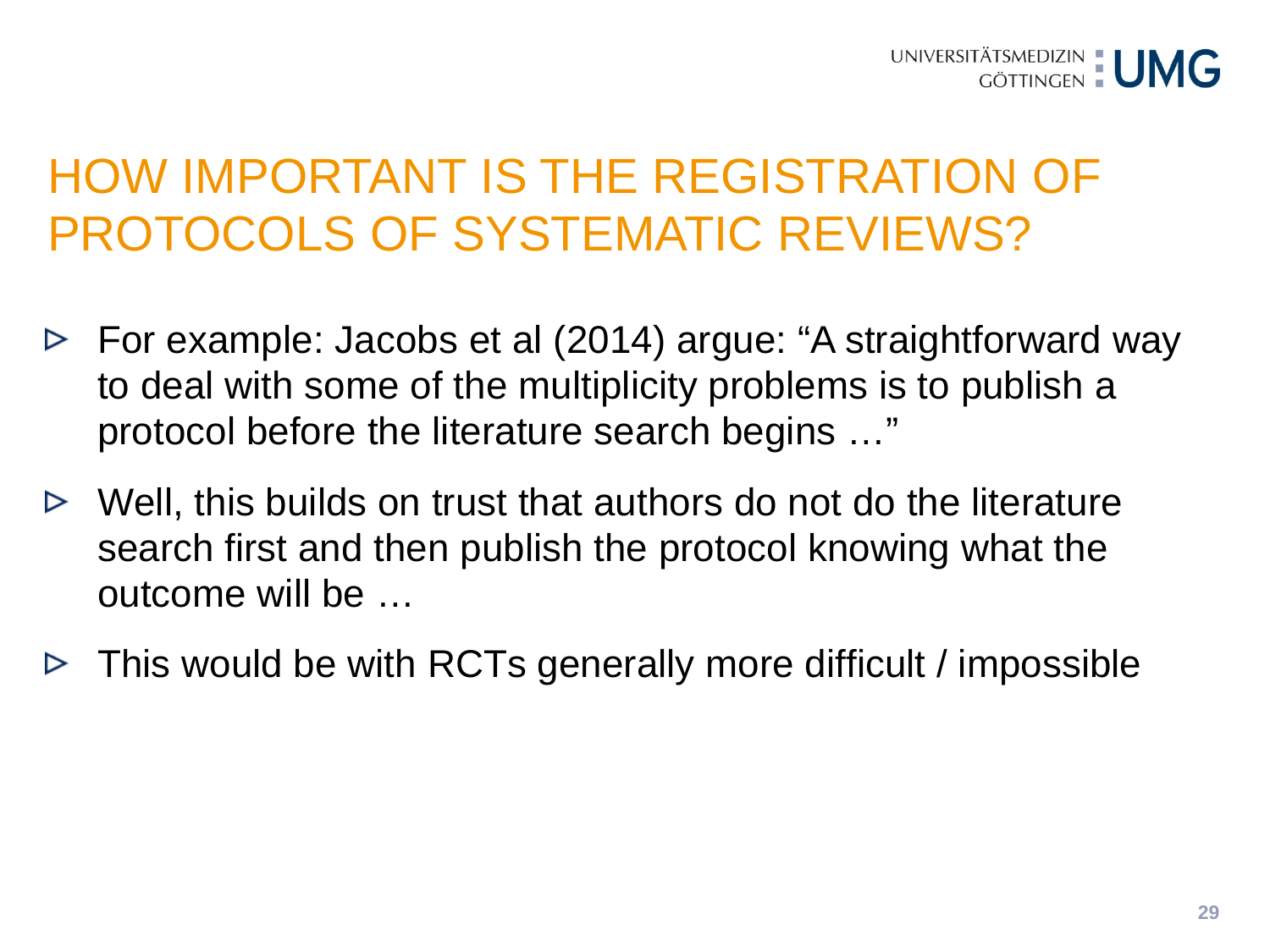### TRANSPARENCY IN REPORTING OF SYSTEMATIC REVIEWS / META-ANALYSES

- $\triangleright$  As with clinical trials, transparency in reporting what was done important for systematic reviews / meta-analyses
- $\triangleright$  Reporting guidelines: PRISMA statement for systematic reviews (in analogy to CONSORT statement for RCTs)
- $\triangleright$  Some aspects of analyses might be harder to prespecify in SR / MA than RCT (e.g. exploration of between-study heterogeneity). Hence, transparency even more important.
- $\triangleright$  Returning to the example above on multiplicity: Transparency is important to allow readers to make their own judgements on significance / relevance of findings (but builds on trust)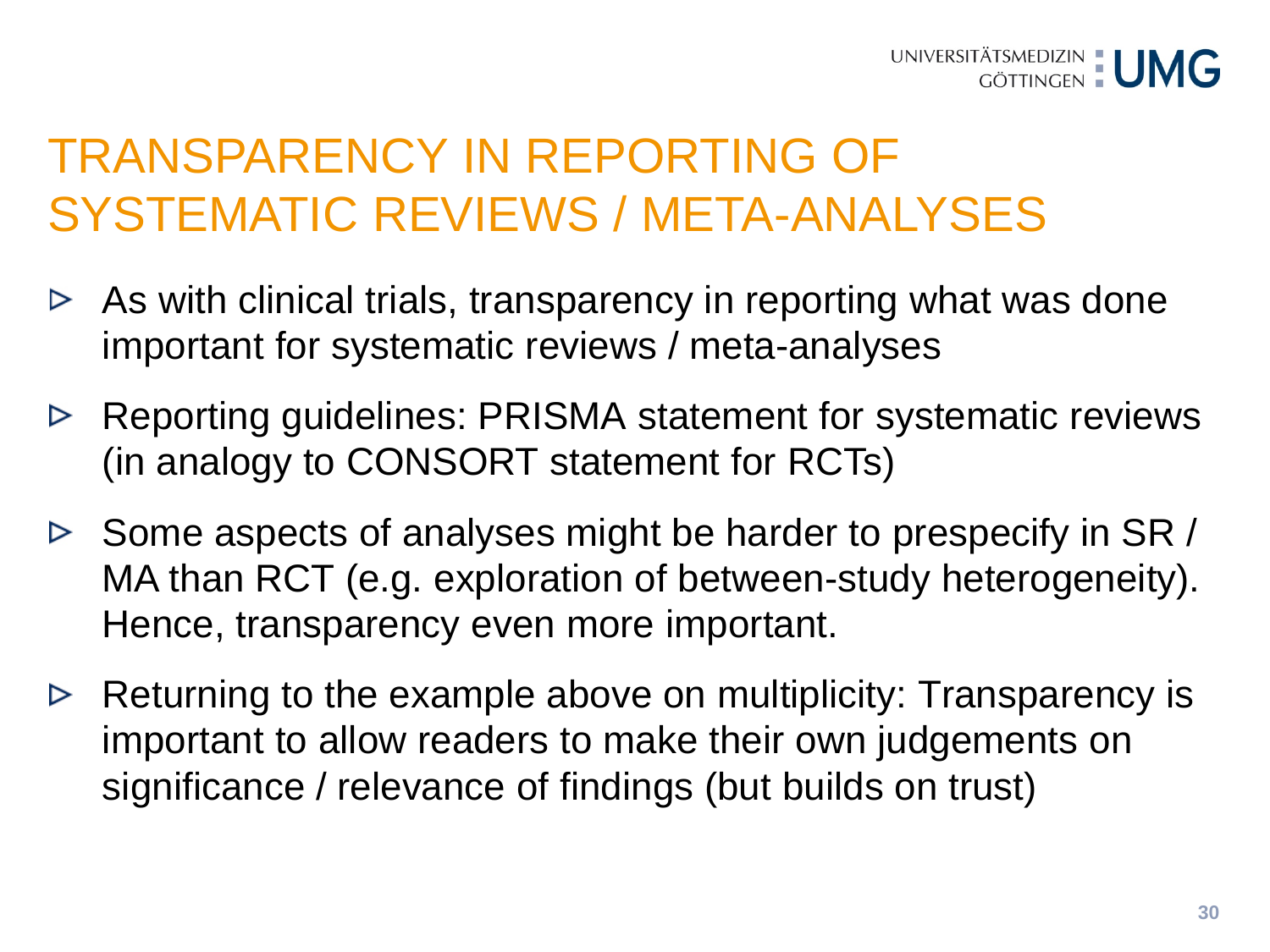- $\triangleright$  "The Cochrane Collaboration recommends using up to three primary outcomes – for example, all-cause mortality, serious adverse events, and quality of life [13]. The use of more than one primary outcome (co-primary outcomes) necessitates adjustments of the thresholds for significance because of problems with multiplicity [34]." (Step 3 in Jacobsen et al (2014))
- **More than one primary endpoint to reflect different dimensions of disease and treatment**
- **Whether this implies adjustment of the significance level depends on the question asked / hypothesis tested** 
	- $\triangleright$  At least one endpoint significant? (Union-intersection method)
	- $\triangleright$  Does the treatment convince regarding all co-primary endpoints? (Intersection-union method)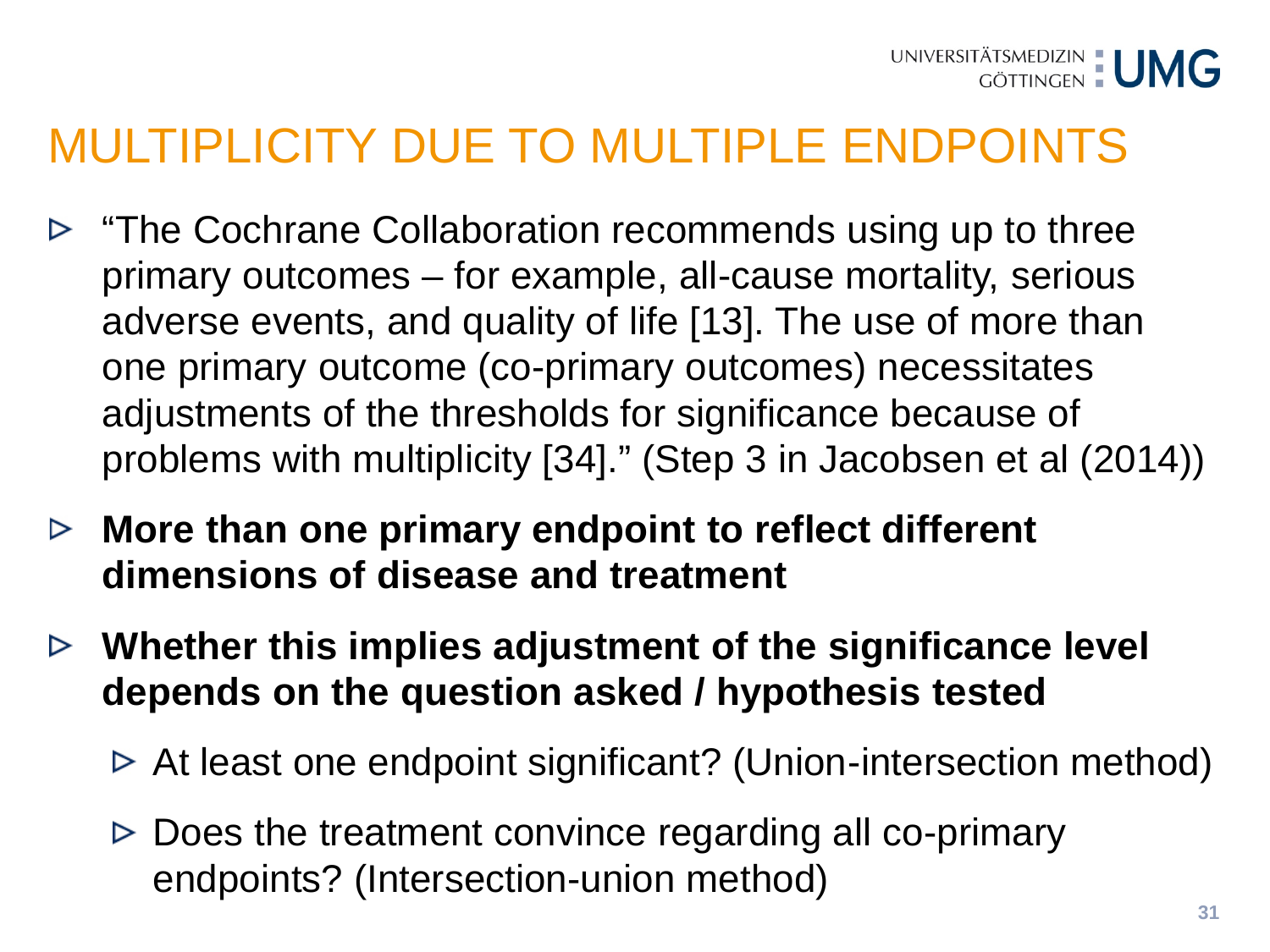#### **Correlation between endpoints**   $\triangleright$

- $\triangleright$  usually unknown
- $\triangleright$  can be estimated from individual patient data (if available)
- $\triangleright$  estimation from aggregated data might be possible in some instances (e.g. Friede et al, 2011), but likely with low precision due to small number of studies
- **Single step procedures** such as Bonferroni procedure: very conservative (in particular with larger number of endpoints and pronounced correlation
- **Sequential procedures** (e.g. Bonferroni-Holm): more powerful, but confidence intervals more difficult to construct / uninformative / unavailable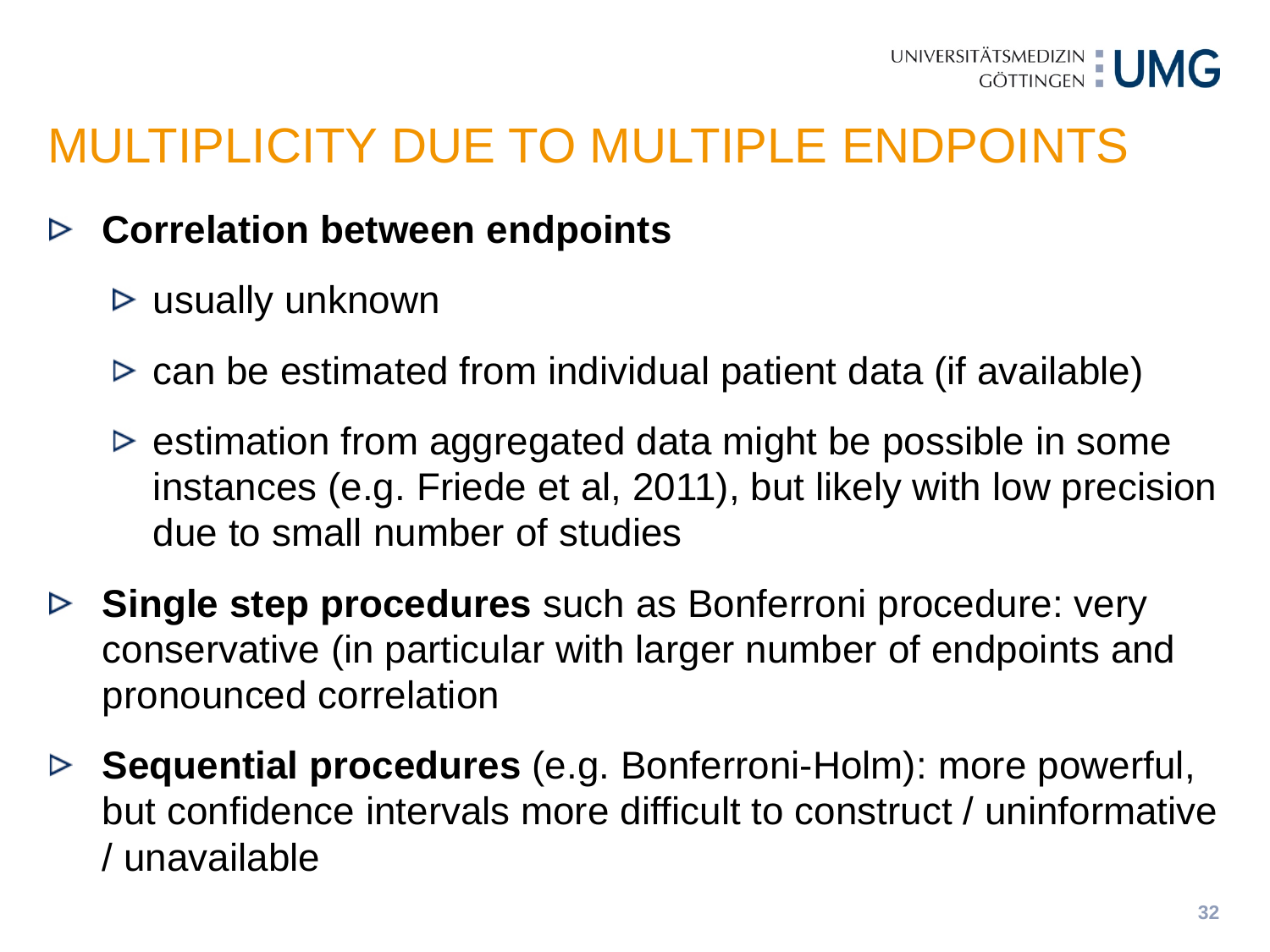- "We suggest dividing the pre-specified P-value threshold with the  $\triangleright$ value halfway between 1 (no adjustment) and the number of primary outcome comparisons (Bonferroni adjustment)." (Step 3 in Jacobsen et al (2014)
- $\triangleright$  What is the type I error rate of such a procedure depending on the number of endpoints and their correlation?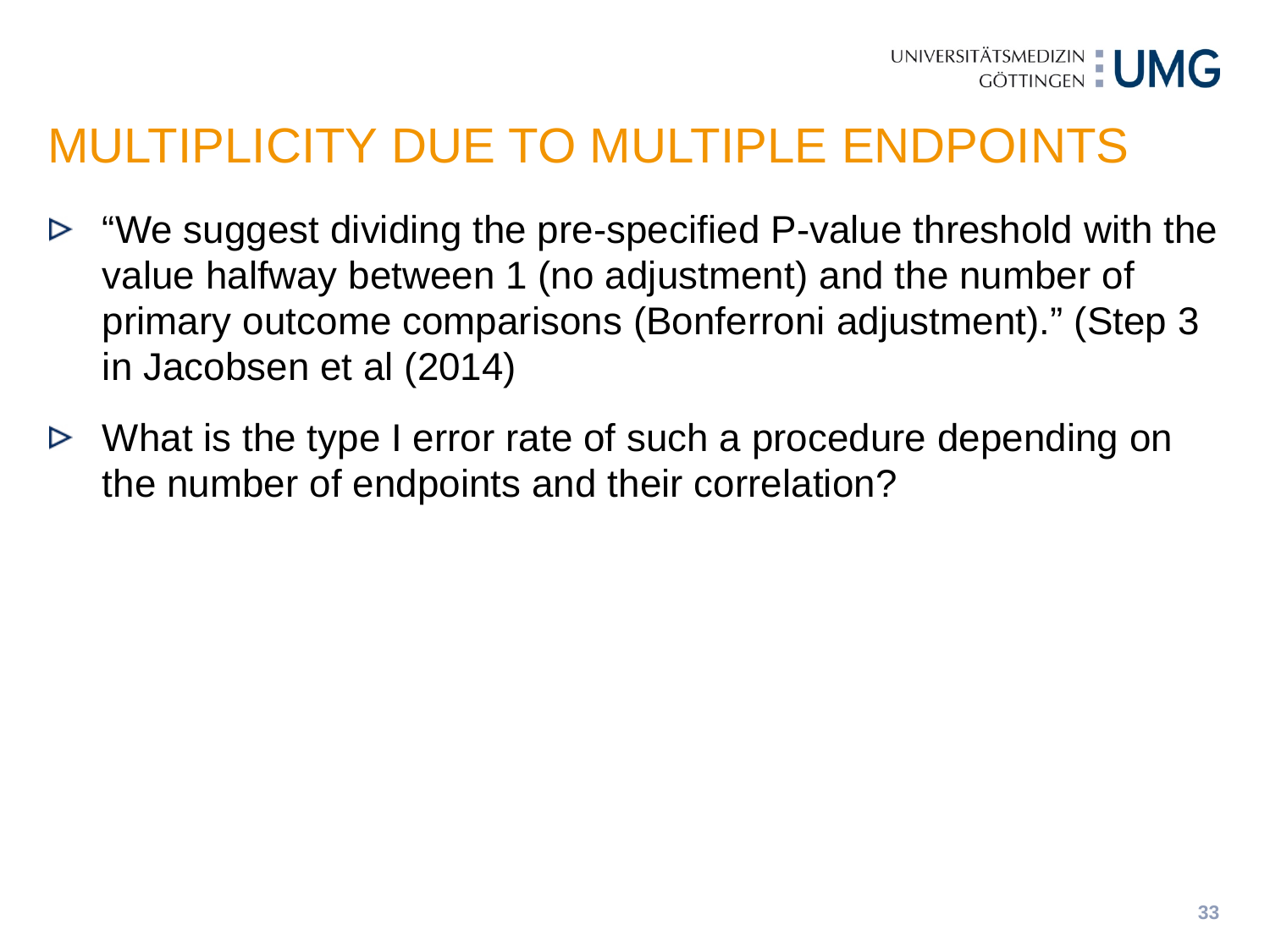### KEEP IN MIND …

- … that we struggle to control the type I error rate when testing one endpoint in meta-analysis with few studies and some degree of heterogeneity
- This problem does not go away testing at a different level (here  $\triangleright$ 1% instead of 5% above)



(Personal communication with C. Röver)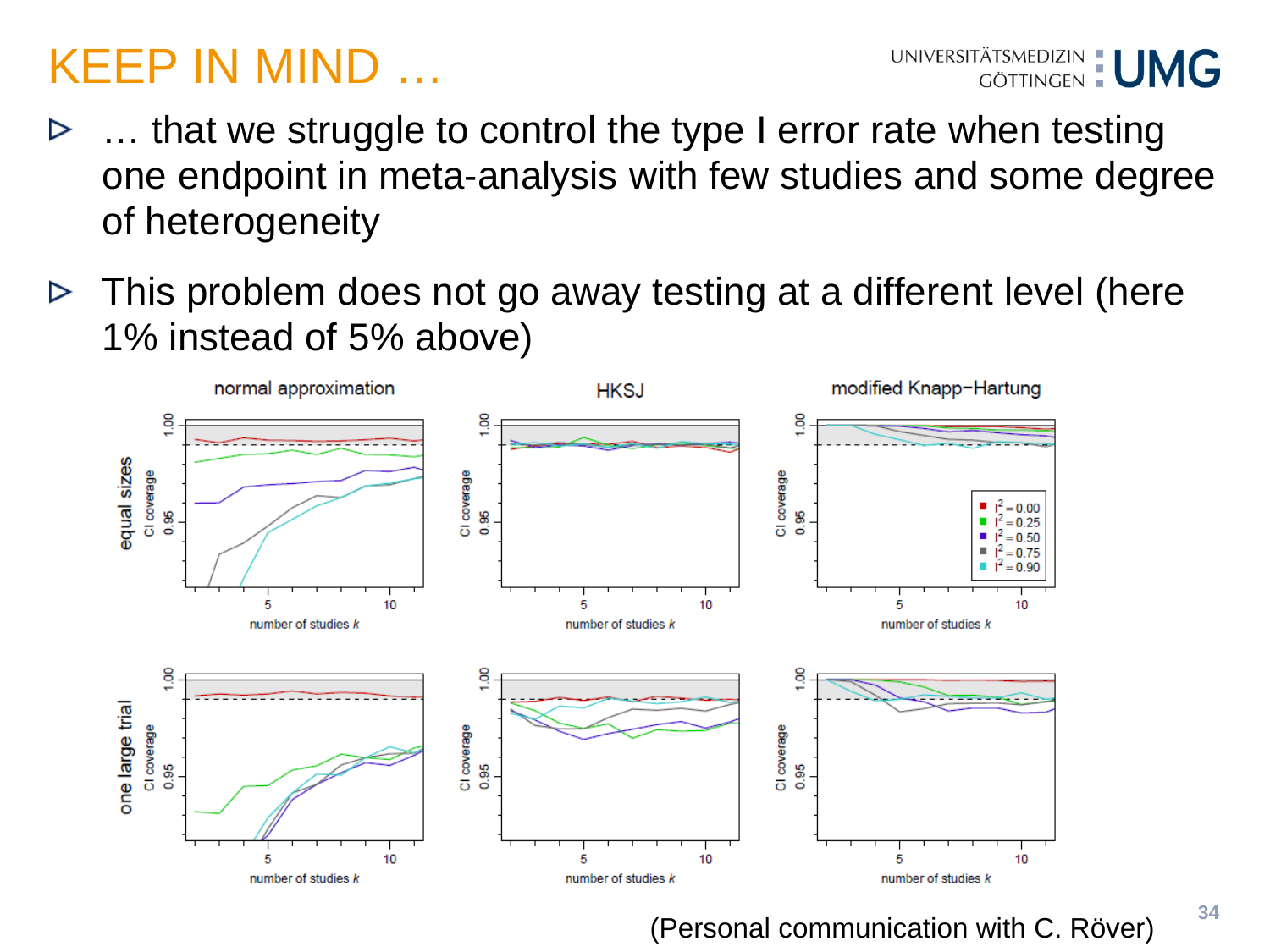#### normal approximation modified Knapp-Hartung **HKSJ**



(Personal communication with C. Röver)

#### **35**

Type I error rate vs. nominal significance level  $\triangleright$ 

#### Example:  $k=5$ ,  $1^2=0.50$  $\triangleright$

# **PROBLEM MIGHT EVEN GET LARGER ... COTTINGEN EUMIG**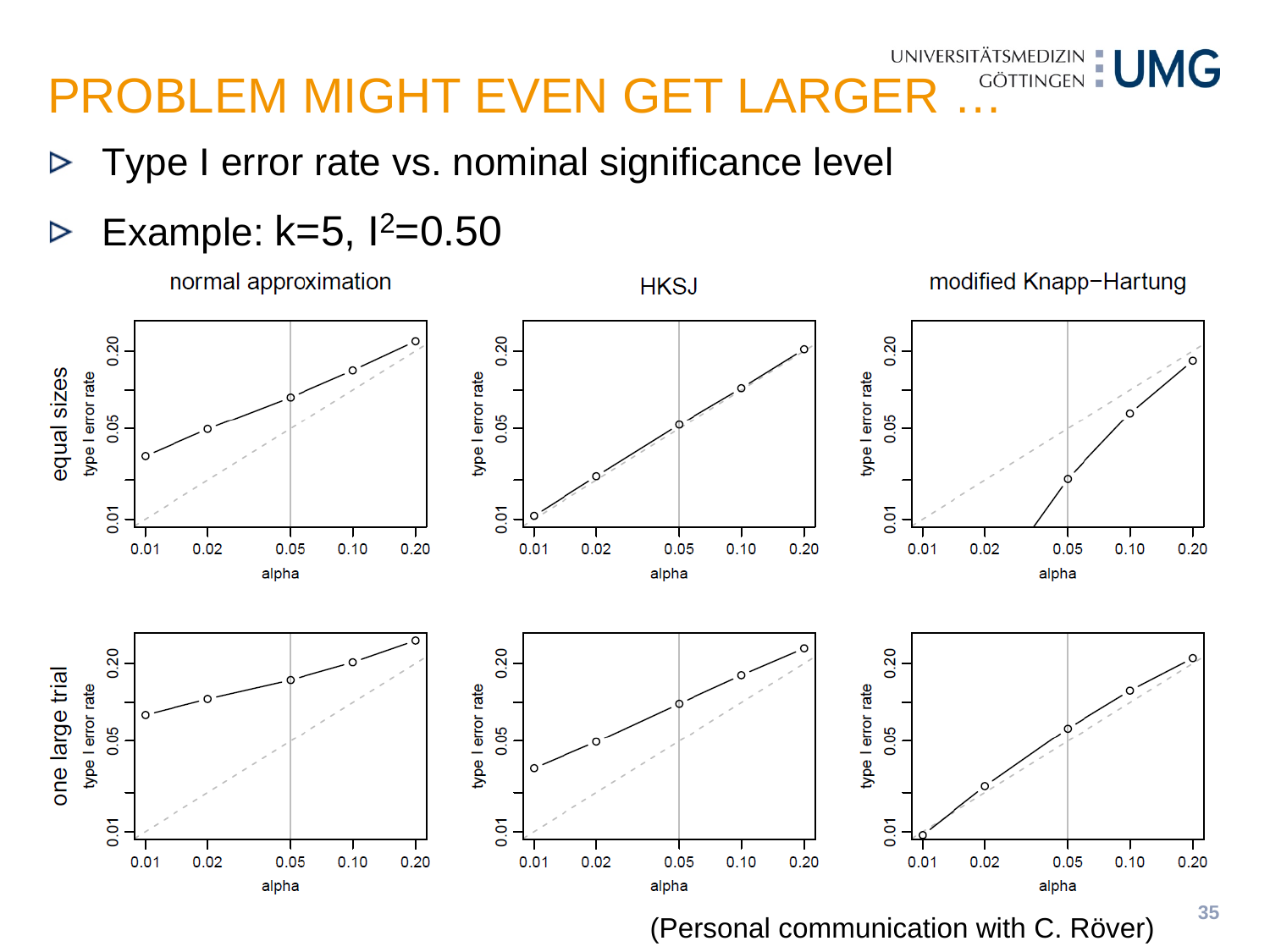

- **Should we adjust for multiple primary endpoints?**  $\triangleright$ 
	- $\triangleright$  depends on question (see above)
	- $\triangleright$  Efficacy and safety endpoints on equal footing?
	- $\triangleright$  In RCTs: level not split between efficacy and safety
- **If yes, how?**  $\triangleright$ 
	- $\triangleright$  Technically problem largely unsolved ...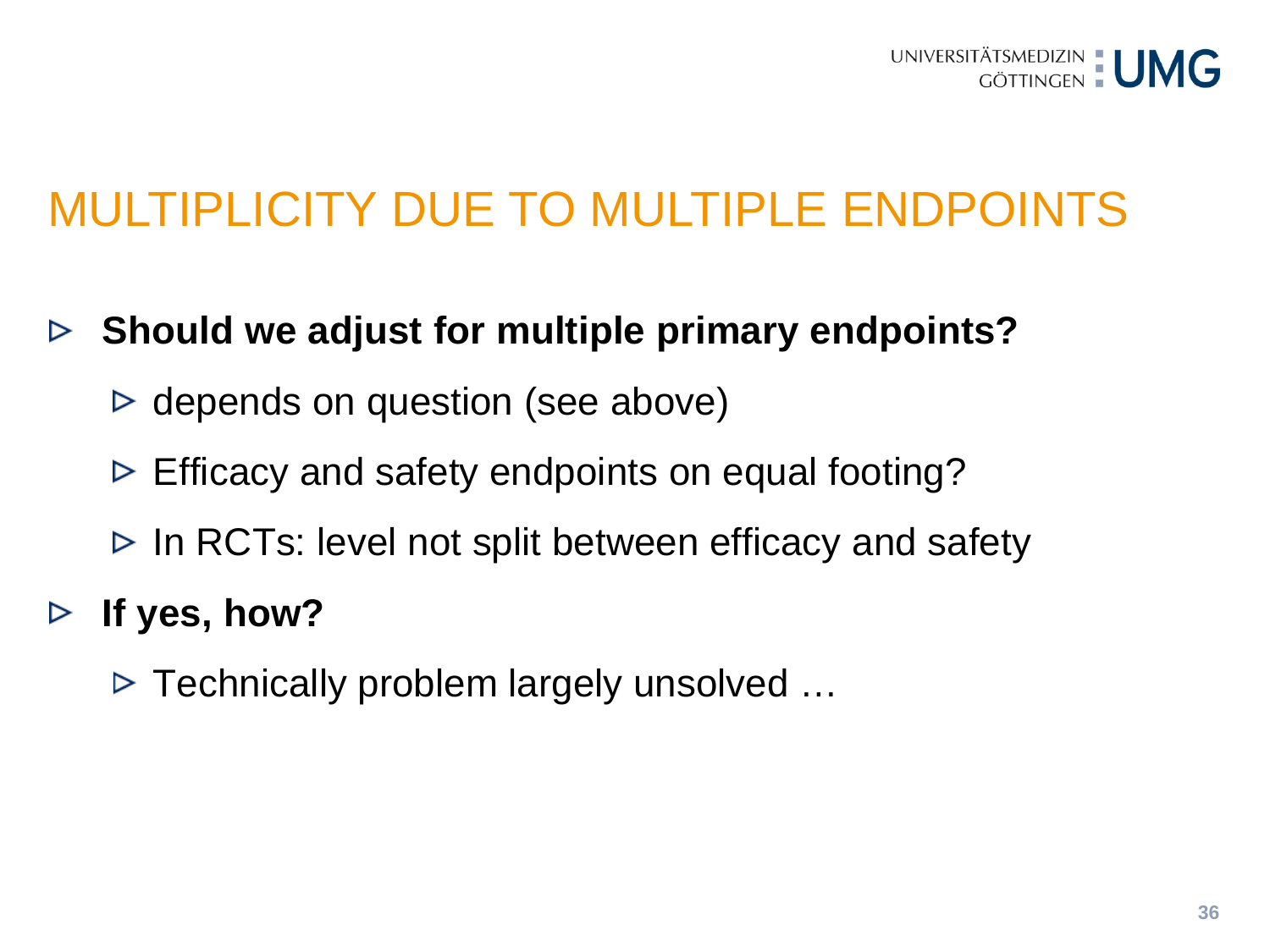## REQUIRED INFORMATION SIZE

- Application of group-sequential stopping boundaries (well-known  $\triangleright$ from RCTs, e.g. O'Brien-Fleming alpha spending function) to cumulative meta-analyses
- $\triangleright$  "Required information size" (maximum information in groupsequential plan)
- Quote from (Step 4 in Jacobsen et al (2014)):  $\triangleright$
- "To estimate a required information size, it is necessary:  $\triangleright$ 
	- $\triangleright$  To estimate an anticipated intervention effect [...]
	- $\triangleright$  To estimate a variance of the anticipated difference in intervention effect […]
	- $\triangleright$  To estimate a variance of the intervention effect estimates between trials […]"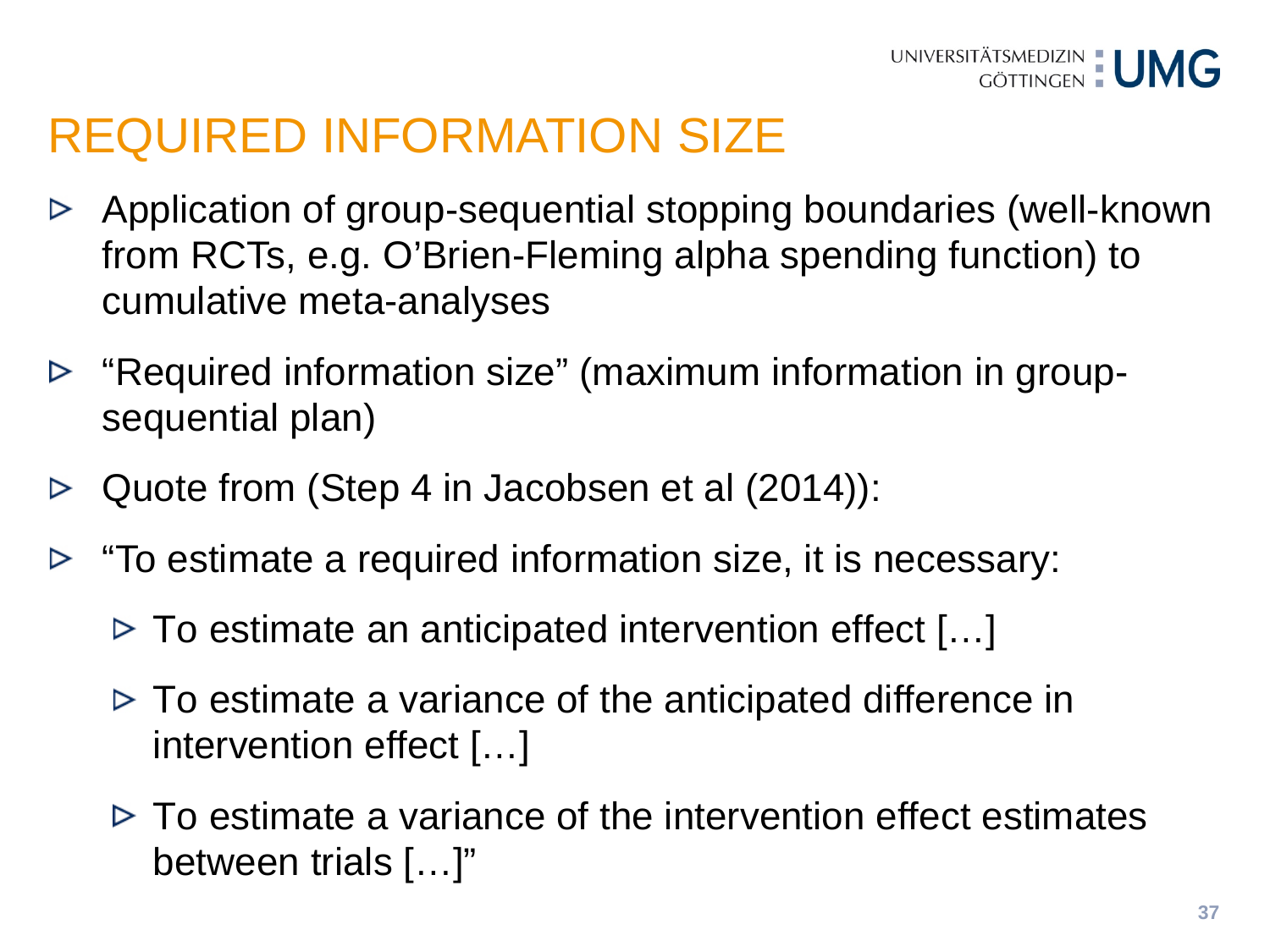

#### REQUIRED INFORMATION SIZE

- Application of group-sequential stopping boundaries (well-known  $\triangleright$ from RCTs, e.g. O'Brien-Fleming alpha spending function) to cumulative meta-analyses
- "Required information size" (maximum information in groupsequential plan)
- Quote from
- "To  $e_s$  it would be tempting to do the To systematic review / meta-analysis first ... It would be tempting to do the
	- $\overline{\text{To es}}$  , we arrive a variance of the anticipated difference in the anticipated difference in the anticipated difference in intervention
	- between trials [...]

 $\triangleright$  To estimate a variance of the intervention effect estimates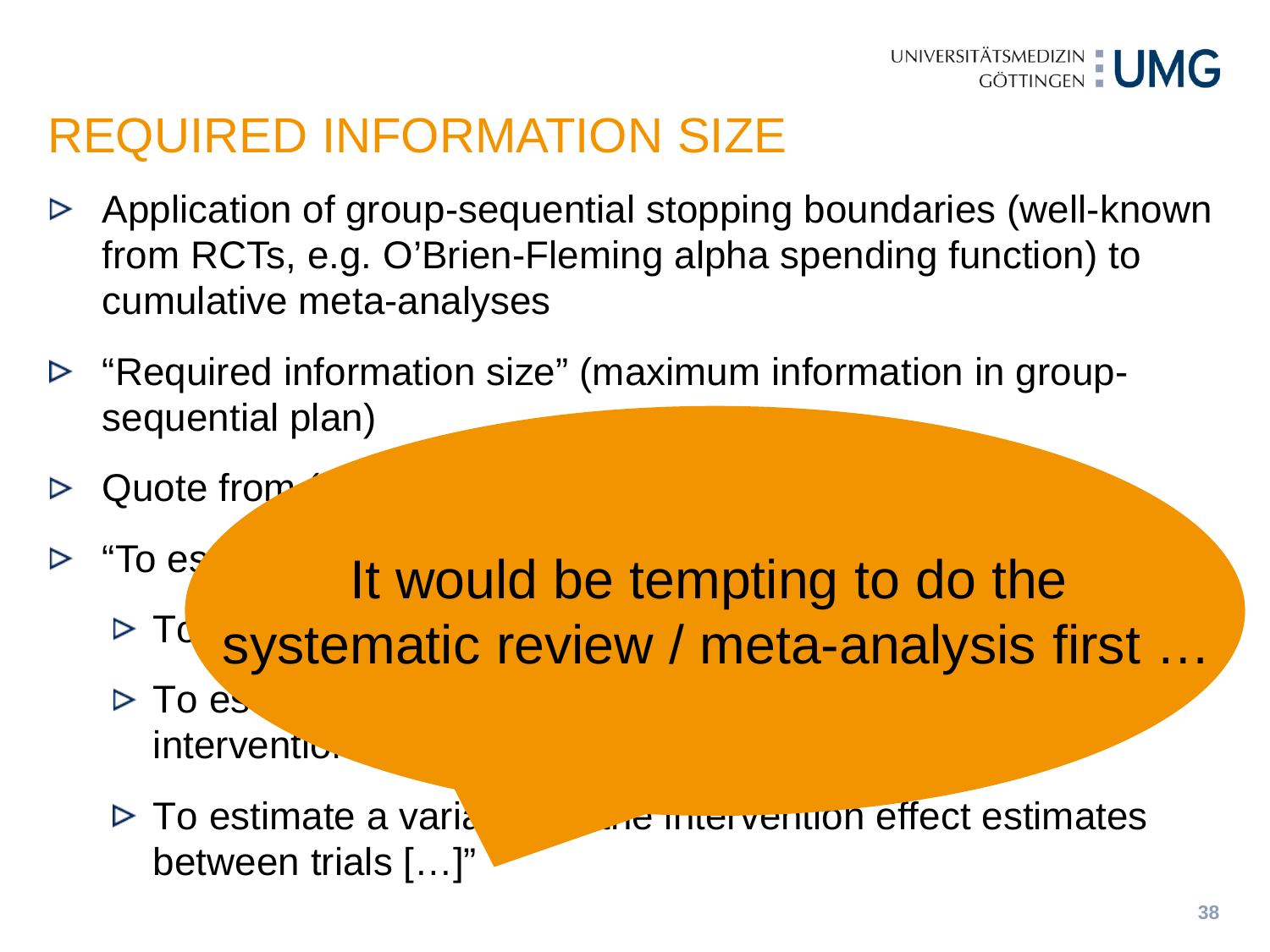## STATISTICAL SIGNIFICANCE AND CLINICAL RELEVANCE

- In the context with the interpretation of RCTs a number of  $\triangleright$ suggestions made that could also be applied to meta-analyses
	- $\triangleright$  shifted null hypotheses to demonstrate clinically relevant differences (Victor, 1987)
	- $\triangleright$  Testing null hypothesis of no difference, but considering point estimate and confidence limits for relevance assessment (Jones, 2002)
	- Responder analyses (see e.g. Kieser et al, 2004)
	- $\triangleright$  Probabilistic index (relative effect) (see e.g. Kieser et al, 2013)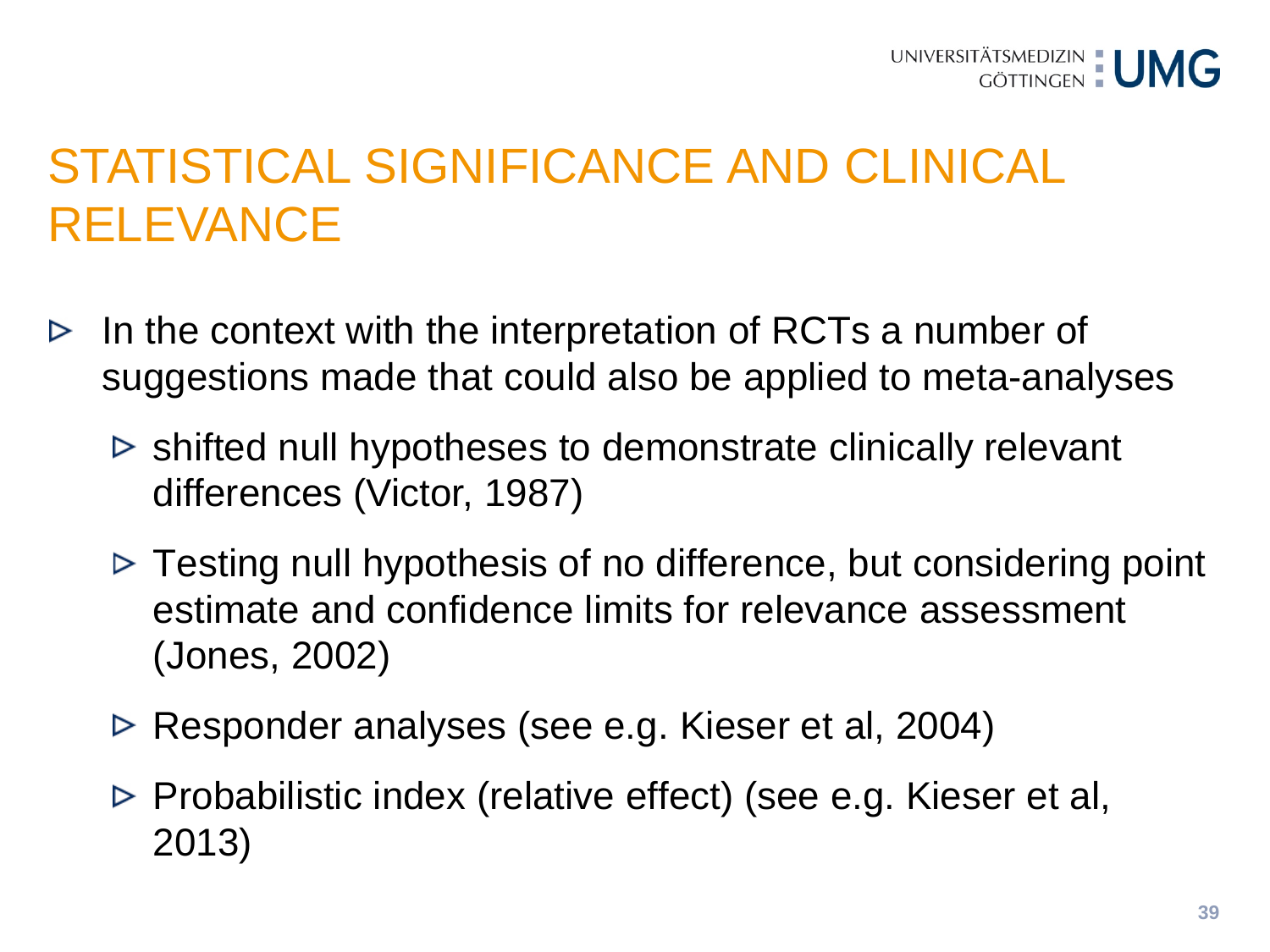

#### GENERATING EVIDENCE

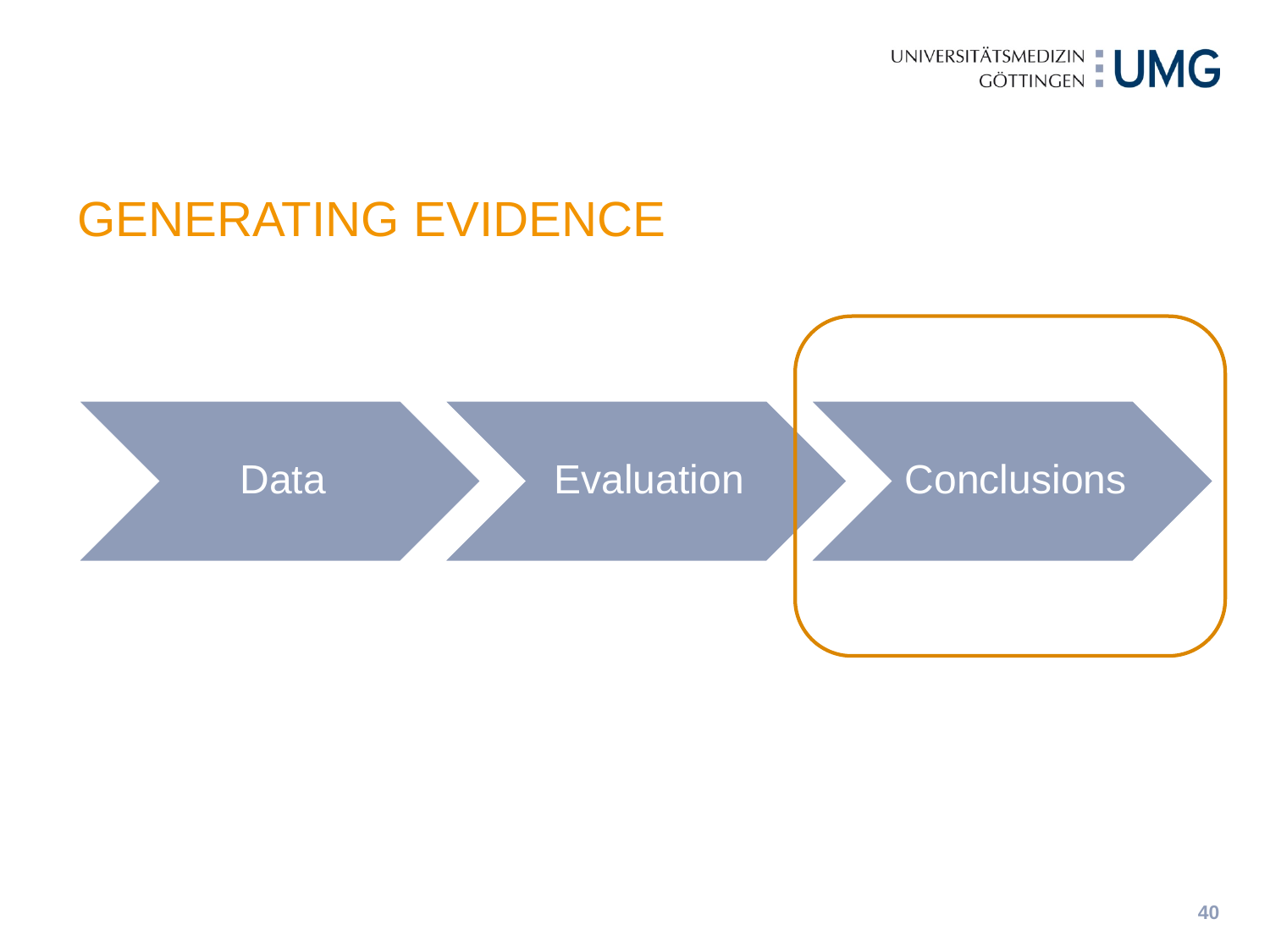

#### **CONCLUSIONS**

#### **Which data / studies to include / exclude?**  $\triangleright$

- $\triangleright$  Moving away from dichotomy (in or out) to weighting evidence according to relevance
- (Bayesian) generalized evidence synthesis (hierarchical models) as framework to be more inclusive
- $\triangleright$  Accounting for between-study heterogeneity (and the uncertainty in estimating it)

#### **Criteria for statistical significance / clinical relevance**

- $\triangleright$  Statistical significance alone not sufficient, additional criteria reflecting clinical relevance necessary
- **Challenge: Balance both aspects sensibly** ▷